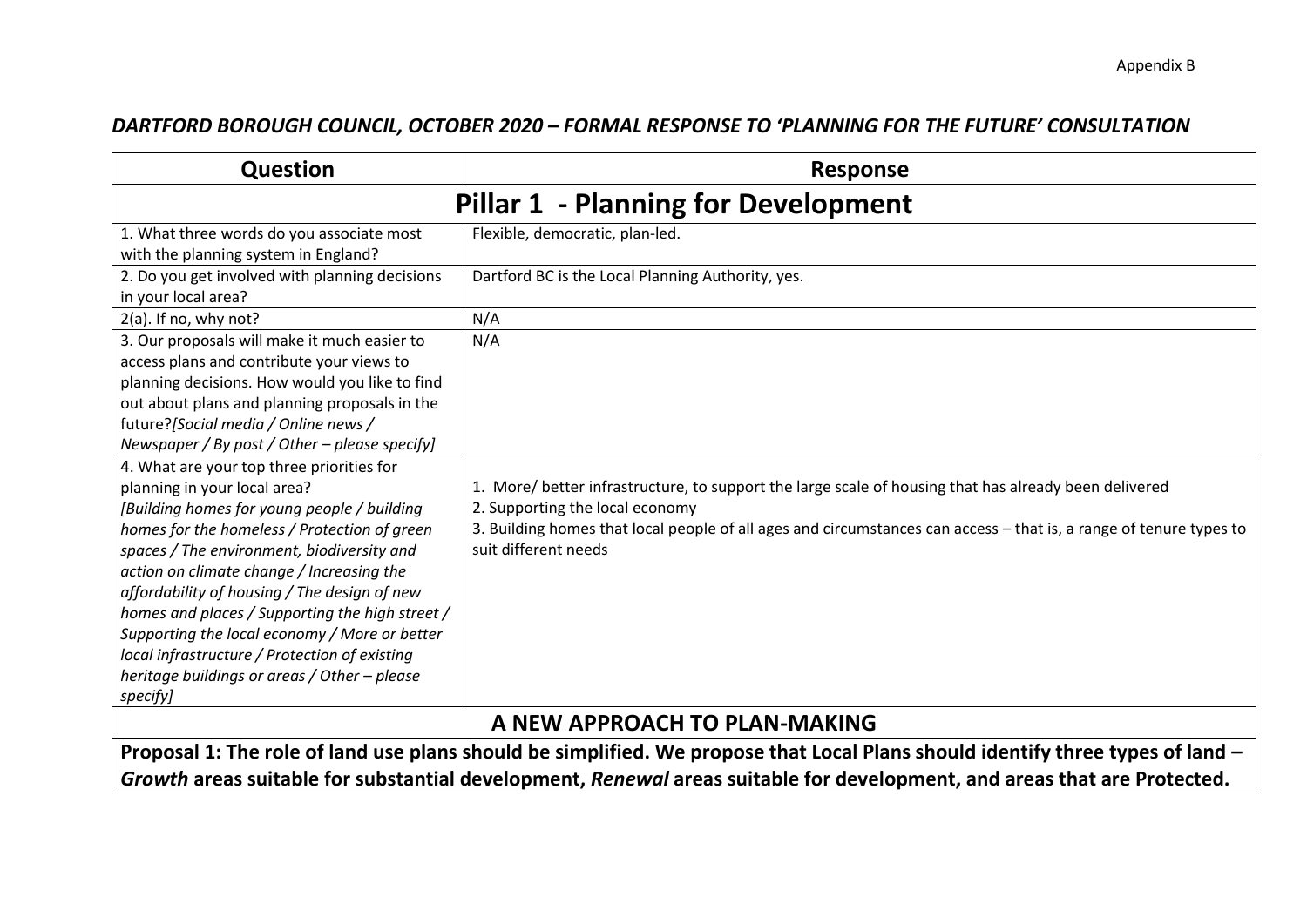| 5. Do you agree that Local Plans should be      | No.                                                                                                                                                                                                                    |
|-------------------------------------------------|------------------------------------------------------------------------------------------------------------------------------------------------------------------------------------------------------------------------|
| simplified in line with our proposals?          | It is accepted that the current local plan process has become too complicated and sometimes takes too long to                                                                                                          |
| [Yes / No / Not sure. Please provide supporting | carry out. This has not been helped by constant changes to the system over the past 15 years. Local Plan                                                                                                               |
| statement.]                                     | processes can be simplified (as we set out under later questions) however it is not clear that the land classification                                                                                                 |
|                                                 | approach will be effective.                                                                                                                                                                                            |
|                                                 | A major mandatory change in approach is unlikely to offer shorter terms benefits of simplification. Moreover it                                                                                                        |
|                                                 | is clear that the classifications are expected to lead to even more 'routes to consent' for developers i.e types of                                                                                                    |
|                                                 | planning applications, all in addition to the existing ones which have grown substantially in recent years. This                                                                                                       |
|                                                 | means even more complexity and legal provisions and procedures which the public will find hard to understand.                                                                                                          |
|                                                 | For local planning authorities the operation of the system at the planning application stage will be more complex                                                                                                      |
|                                                 | and will provide for less self-funding than the current system.                                                                                                                                                        |
|                                                 | There are specific concerns over how the classifications would operate in practice. Each of the three areas would                                                                                                      |
|                                                 | require considerable work and resources in order to define character sub-areas within them, in order to develop                                                                                                        |
|                                                 | acceptable uses, the parameters for development etc in each of them. Additional specialised resource to                                                                                                                |
|                                                 | develop specific masterplans, design codes and guidelines.                                                                                                                                                             |
|                                                 | Identifying all land in one of these three categories will in some circumstances become very complicated.                                                                                                              |
|                                                 | Including all land in categories is unlikely to be flexible; and there is particular concern over places such as urban                                                                                                 |
|                                                 | Conservation Areas, or historic town centres more widely, which may contain a complex mosaic of places that                                                                                                            |
|                                                 | will include buildings for preservation, but are otherwise naturally sustainable locations for development. Can                                                                                                        |
|                                                 | these be both for Protection and for Growth/Renewal? It is also unclear how the process will ensure that<br>needs for all types of development are met. The consultation focuses mainly on meeting housing needs, with |
|                                                 | little mention of other types of development.                                                                                                                                                                          |
|                                                 | Even without any detail of how the approach would operate, it is apparent that the system would generate new                                                                                                           |
|                                                 | complexities, such as disagreements over whether or not a proposal complied with the provisions of the land                                                                                                            |
|                                                 | classification for the site – resulting in confusion and disputes later in the process. The period of transition to                                                                                                    |
|                                                 | the new system will introduce uncertainty which might delay and potentially undermine investment decisions.                                                                                                            |
|                                                 | Research by the RTPI suggest that a move away from discretionary planning towards systems found in other parts                                                                                                         |
|                                                 | of the world result in the need for frequent changes, which the Council considers does not provide the relative                                                                                                        |
|                                                 | simplicity and clarity of time sought by both developers and local communities. There must be a clear system/                                                                                                          |
|                                                 | juncture for simple partial reviews.                                                                                                                                                                                   |
|                                                 |                                                                                                                                                                                                                        |
|                                                 |                                                                                                                                                                                                                        |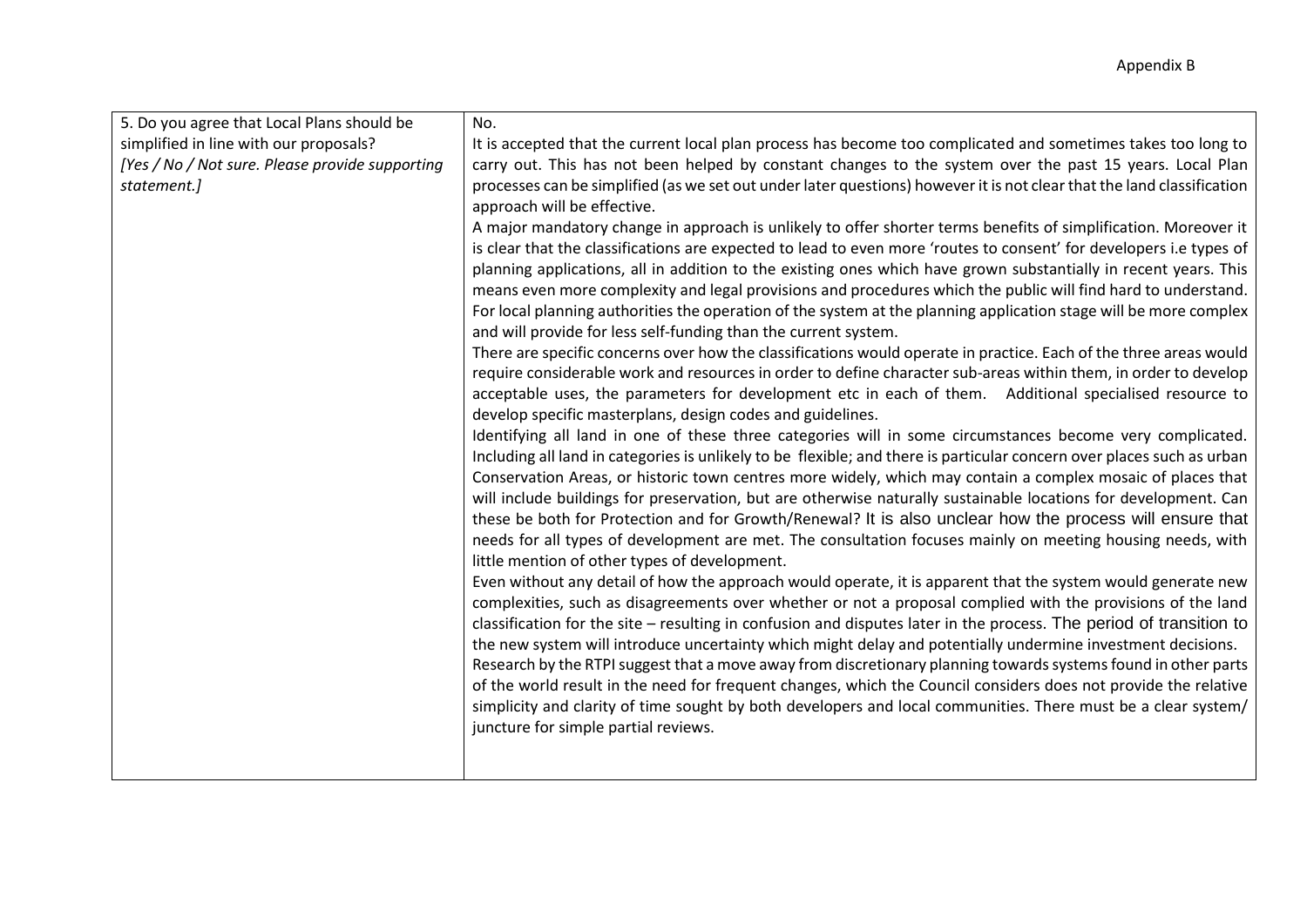| Proposal 2: Development management policies established at national scale and an altered role for Local Plans. |                                                                                                                                                                                                                                                                                                                                                                                                                                                                  |  |
|----------------------------------------------------------------------------------------------------------------|------------------------------------------------------------------------------------------------------------------------------------------------------------------------------------------------------------------------------------------------------------------------------------------------------------------------------------------------------------------------------------------------------------------------------------------------------------------|--|
| 6. Do you agree with our proposals for                                                                         |                                                                                                                                                                                                                                                                                                                                                                                                                                                                  |  |
| streamlining the development management                                                                        | The Council agree that some broad high level development management policies could be set out at high level,                                                                                                                                                                                                                                                                                                                                                     |  |
| content of Local Plans, and setting out general                                                                | such as regard to heritage assets, safe and accessible design etc. Change, including potentially through the                                                                                                                                                                                                                                                                                                                                                     |  |
| development management policies nationally?                                                                    | alternative options, should be appropriately explored.                                                                                                                                                                                                                                                                                                                                                                                                           |  |
| [Yes / No / Not sure. Please provide supporting                                                                | Repetition of national policy locally should not occur, however there is a need for complementary policies in                                                                                                                                                                                                                                                                                                                                                    |  |
| statement.]                                                                                                    | Local Plans for some topics not fully addressed in the NPPF where clarity is needed. For example in Dartford there                                                                                                                                                                                                                                                                                                                                               |  |
|                                                                                                                | is need to set out the approach for safe and sustainable development, in the context where much of the land in                                                                                                                                                                                                                                                                                                                                                   |  |
|                                                                                                                | the urban area marketed for redevelopment is contaminated gassing landfill; and where it is logical when                                                                                                                                                                                                                                                                                                                                                         |  |
|                                                                                                                | Dartford has a good housing land supply on non-contaminated sites for these to be given preference in the short                                                                                                                                                                                                                                                                                                                                                  |  |
|                                                                                                                | and medium term. The Council also consider that technical requirements could be taken out of planning policy                                                                                                                                                                                                                                                                                                                                                     |  |
|                                                                                                                | and should be assessed through Building Regulations.                                                                                                                                                                                                                                                                                                                                                                                                             |  |
|                                                                                                                | Dartford is proud its 2017 Development Management Plan is short and focussed, with all non-strategic provisions                                                                                                                                                                                                                                                                                                                                                  |  |
|                                                                                                                | picked up in just 25 policies. However, the level of policy in this respect could still be reduced further.                                                                                                                                                                                                                                                                                                                                                      |  |
|                                                                                                                | The Council are concerned that should the range of local issues across the country that need to be covered are                                                                                                                                                                                                                                                                                                                                                   |  |
|                                                                                                                | scaled up to a national level, this is likely to result in lengthy and unworkable national policy. Alternatively, the                                                                                                                                                                                                                                                                                                                                            |  |
|                                                                                                                | risk is that a streamlined national policy fails to address local issues and low quality and possible unsafe                                                                                                                                                                                                                                                                                                                                                     |  |
|                                                                                                                | development occurs across the country.                                                                                                                                                                                                                                                                                                                                                                                                                           |  |
|                                                                                                                | The Council would encourage the government to be decisive and ambitious in setting out more technical<br>construction standards on a mandatory basis through Building Control standards. It should move forward from<br>having nationally described technical standards that do not apply in some areas. This would assist in reducing the<br>need for local policy coverage of essentially technical construction matters that do not vary considerably locally |  |
|                                                                                                                | eg minimum space policy or e-vehicle charging provisions. This is obvious and effective streamlining and<br>simplification of regulation. It can occur alongside Design Code SPDs to reduce DM content in Local Plans.                                                                                                                                                                                                                                           |  |
|                                                                                                                | With regard to the aspiration that all development management policies and code requirements are machine<br>readable, the Council supports this principle but is concerned about the level of skilled resource that will be<br>required upfront to achieve this and the subsequent costs to the local authority.                                                                                                                                                 |  |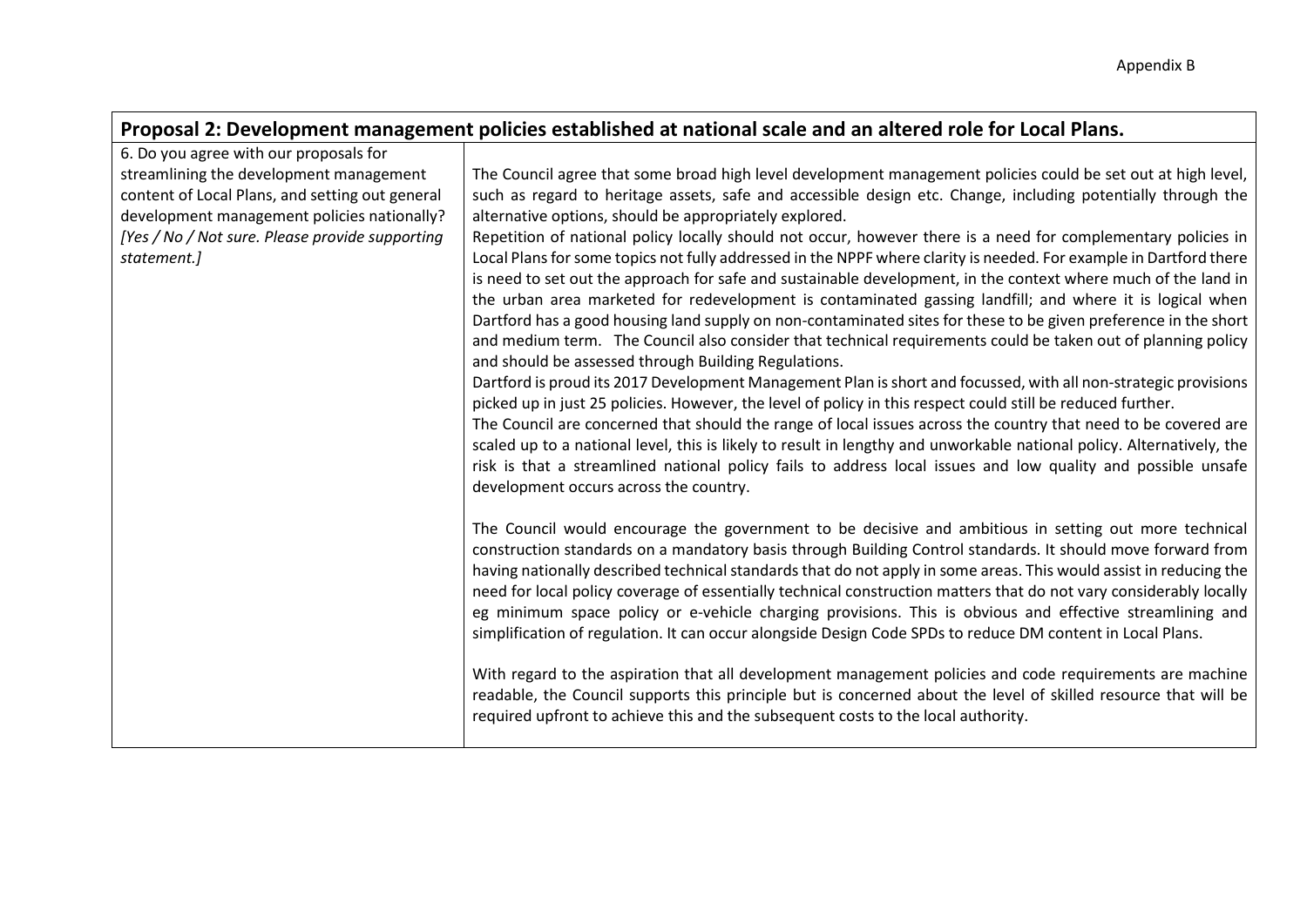# **Proposal 3: Local Plans should be subject to a single statutory "sustainable development" test, replacing the existing tests of soundness.**

| 7(a). Do you agree with our proposals to replace                                                                             | Yes. The tests of soundness need streamlining, and in principle it is agreed the ultimate test of planning is         |
|------------------------------------------------------------------------------------------------------------------------------|-----------------------------------------------------------------------------------------------------------------------|
| existing legal and policy tests for Local Plans                                                                              | achieving sustainable development. However it is noted that there is no clear approach outlined to what the test      |
| with a consolidated test of "sustainable                                                                                     | would actually be. The Sustainability Appraisal seeks to make this assessment, however it is agreed that              |
| development", which would include                                                                                            | simplification and standardisation could be increased with clear guidance. Further consultation should take place     |
| consideration of environmental impact?                                                                                       | on the more detailed proposals for the new test.                                                                      |
| [Yes / No / Not sure. Please provide supporting                                                                              | The Council considers it useful that a proportionate but genuine consideration is given to alternative strategies     |
| statement.]                                                                                                                  | for achieving local sustainable development is beneficial in the evolution of Local Plans, for instance consulting    |
|                                                                                                                              | with the public on alternative development distribution options; i.e. options assessment should be retained.          |
|                                                                                                                              | The alternative approach outlined is not considered mutually exclusive - it essential for sustainable development     |
|                                                                                                                              | that plans are freed from the burden of focusing heavily on "deliverability". As Plans are longer-term strategies     |
|                                                                                                                              | for change, and are intended to tackle and unlock current constraints, an undue focus on current developer            |
|                                                                                                                              | positions and profitability is fundamentally unhelpful. "Pie in the sky" unduly aspirational/unrealistic Plans should |
|                                                                                                                              | not be supported; the test should be achievement on the balance of probabilities within the Plan period and           |
|                                                                                                                              | under the sustained influence of plan policies, not the narrow focus of proving current "deliverability".             |
| 7(b). How could strategic, cross-boundary                                                                                    | The removal of the time-consuming, legalistic, inherently and highly bureaucratic, ineffective, opaque and            |
| issues be best planned for in the absence of a                                                                               | counter-productive Duty to Cooperate would be welcome.                                                                |
| formal Duty to Cooperate?                                                                                                    | An alternative approach would be based around streamlined, bottom-up, cross boundary (at least at the sub-            |
|                                                                                                                              | regional scale or greater) output-focussed requirements, with guidelines allowing planning officers to come           |
|                                                                                                                              | together and concentrate on taking forward key sizeable development and infrastructure matters. . The MHCLG           |
|                                                                                                                              | has already requested progress across different regions in order to take forward the London Plan and should           |
|                                                                                                                              | provide additional resource and clear guidance in this respect.                                                       |
| Proposal 4: A standard method for establishing housing requirement figures which ensures enough land is released in the      |                                                                                                                       |
| areas where affordability is worst, to stop land supply being a barrier to enough homes being built. The housing requirement |                                                                                                                       |
| would factor in land constraints and opportunities to more effectively use land, including through densification where       |                                                                                                                       |
|                                                                                                                              |                                                                                                                       |
|                                                                                                                              | appropriate, to ensure that the land is identified in the most appropriate areas and housing targets are met.         |
| 8(a). Do you agree that a standard method for                                                                                | The Council fundamentally disagrees with a standard approach which is based on affordability of an area. The          |
| establishing housing requirements (that takes                                                                                | Council has demonstrated in its response to the consultation on Changes to the Current Planning System that at        |

the local authority level, there is no relationship between the delivery of homes and affordability. In Dartford

into account constraints) should be introduced?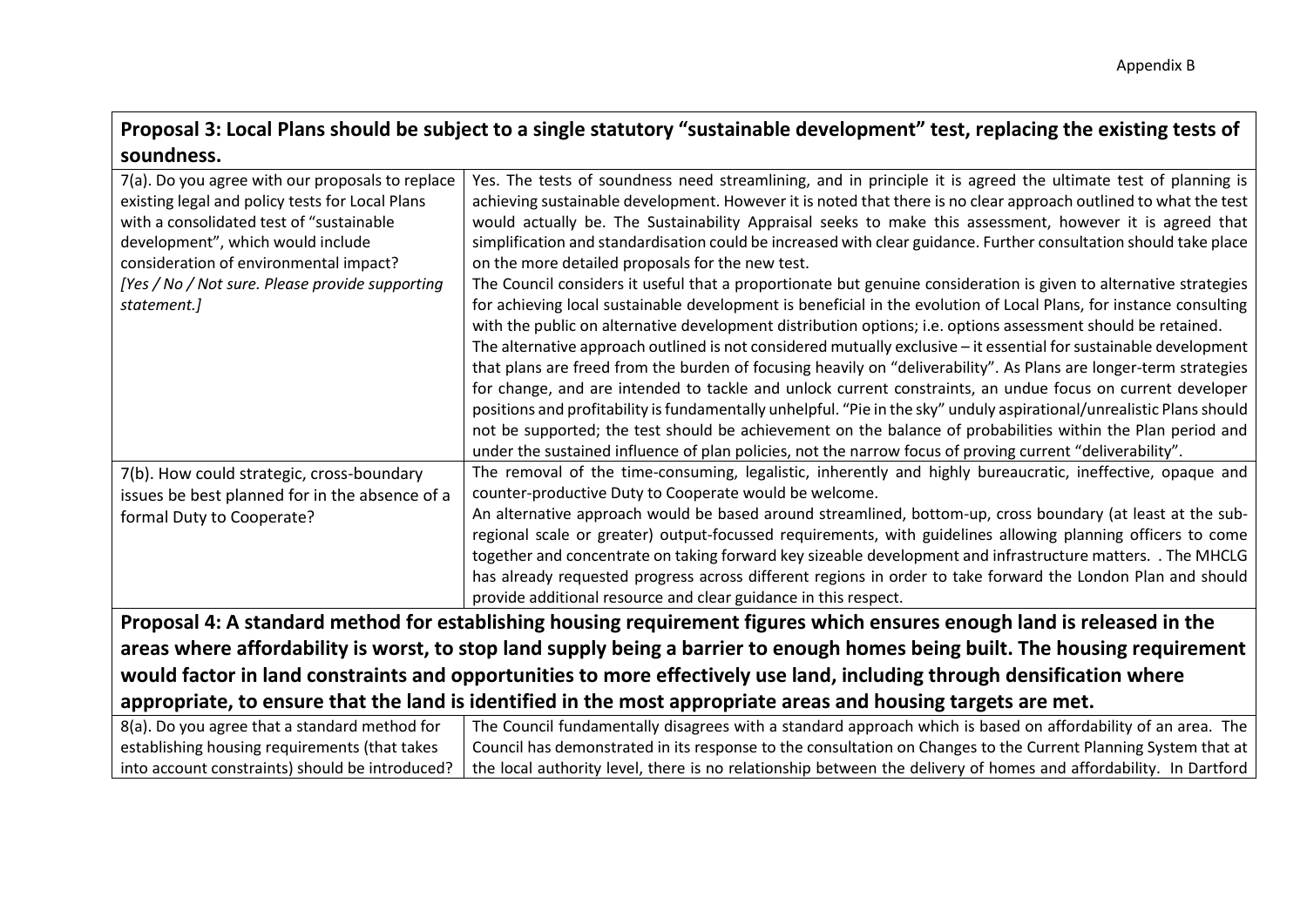| [Yes / No / Not sure. Please provide supporting | Council's case, house price increase have been the highest in Kent despite also having one of the highest delivery                                                                                                                 |
|-------------------------------------------------|------------------------------------------------------------------------------------------------------------------------------------------------------------------------------------------------------------------------------------|
| statement.]                                     | rates in the country as a proportion of households (2.3% per annum, as compared to a national average of 1.2%)                                                                                                                     |
|                                                 | The alternative approach recognising opportunities and constraints is preferable given its local focus. For                                                                                                                        |
|                                                 | sustainable development to be planned for sensitively, housing needs should be identified discussed and tested/                                                                                                                    |
|                                                 | agreed locally, but with appropriate national co-ordination and oversight. It should be based on locally sourced                                                                                                                   |
|                                                 | evidence of not just housing need, but all needs within a local authority area including, but not limited to,                                                                                                                      |
|                                                 | infrastructure, jobs and open space.                                                                                                                                                                                               |
|                                                 | It is proposed that 1.25% of the existing housing stock is an appropriate figure to be applied, not as a baseline to                                                                                                               |
|                                                 | which further affordability factors are added, but as a final figure. This will achieve the government's objective                                                                                                                 |
|                                                 | by resulting in a total figure of around 330,000 homes a year. As proposed in the White Paper (para 2.25), this                                                                                                                    |
|                                                 | standard method of distribution should then be locally adjusted taking into account the constraints and                                                                                                                            |
|                                                 | opportunities in an area.                                                                                                                                                                                                          |
|                                                 |                                                                                                                                                                                                                                    |
|                                                 | There is lack of information and no detail to overcome the Council's fundamental concerns that a suitable                                                                                                                          |
|                                                 | methodology will arise. For any consultation on a top-down binding housing requirement for local planning                                                                                                                          |
|                                                 | authorities, proper detail must be available. This includes a robust justification for the national housing target<br>driving the figures. The White Paper does not appear to recognise the inefficiency of top-down planning that |
|                                                 | continues to overheat growth in the southeast of the country and ignore the growth potential elsewhere.                                                                                                                            |
|                                                 |                                                                                                                                                                                                                                    |
|                                                 | Covered above                                                                                                                                                                                                                      |
|                                                 |                                                                                                                                                                                                                                    |
|                                                 | Aside from these principles, there is concern that the factors indicated in paragraph 2.25 are not exhaustive, and                                                                                                                 |
|                                                 | some that are included as misguided. There is no clear justification, for example, for adding in an extra 'buffer'                                                                                                                 |
|                                                 | due to market reasons such as the failure of the market to translate permissions to completions or a nominal                                                                                                                       |
|                                                 | "choice" factor. The Council is particularly concerned that whilst it is recognised there could be "allowance" for                                                                                                                 |
|                                                 | non-residential development, this is given cursory recognition and it fails to cite the obvious example of the                                                                                                                     |
|                                                 | transport, community and green infrastructure necessary alongside housing for sustainable development.                                                                                                                             |
|                                                 | Moreover no indication is given to the weighting to be given to these disparate matters. How will Local Planning                                                                                                                   |
|                                                 | Authorities and communities be engaged and be able to influence this process?                                                                                                                                                      |
| 8(b). Do you agree that affordability and the   | No. The government's definition of affordability is too narrow if it continues to only focus on incomes and house                                                                                                                  |
| extent of existing urban areas are appropriate  | prices. This ignores the large proportion of people who rent housing, the cost of houses in terms of mortgages                                                                                                                     |
| indicators of the quantity of development to be | availability and interest rates, affordable tenure housing provision and so on. It is unsuitable to base stipulations                                                                                                              |
| accommodated?                                   | for development levels on this basis.                                                                                                                                                                                              |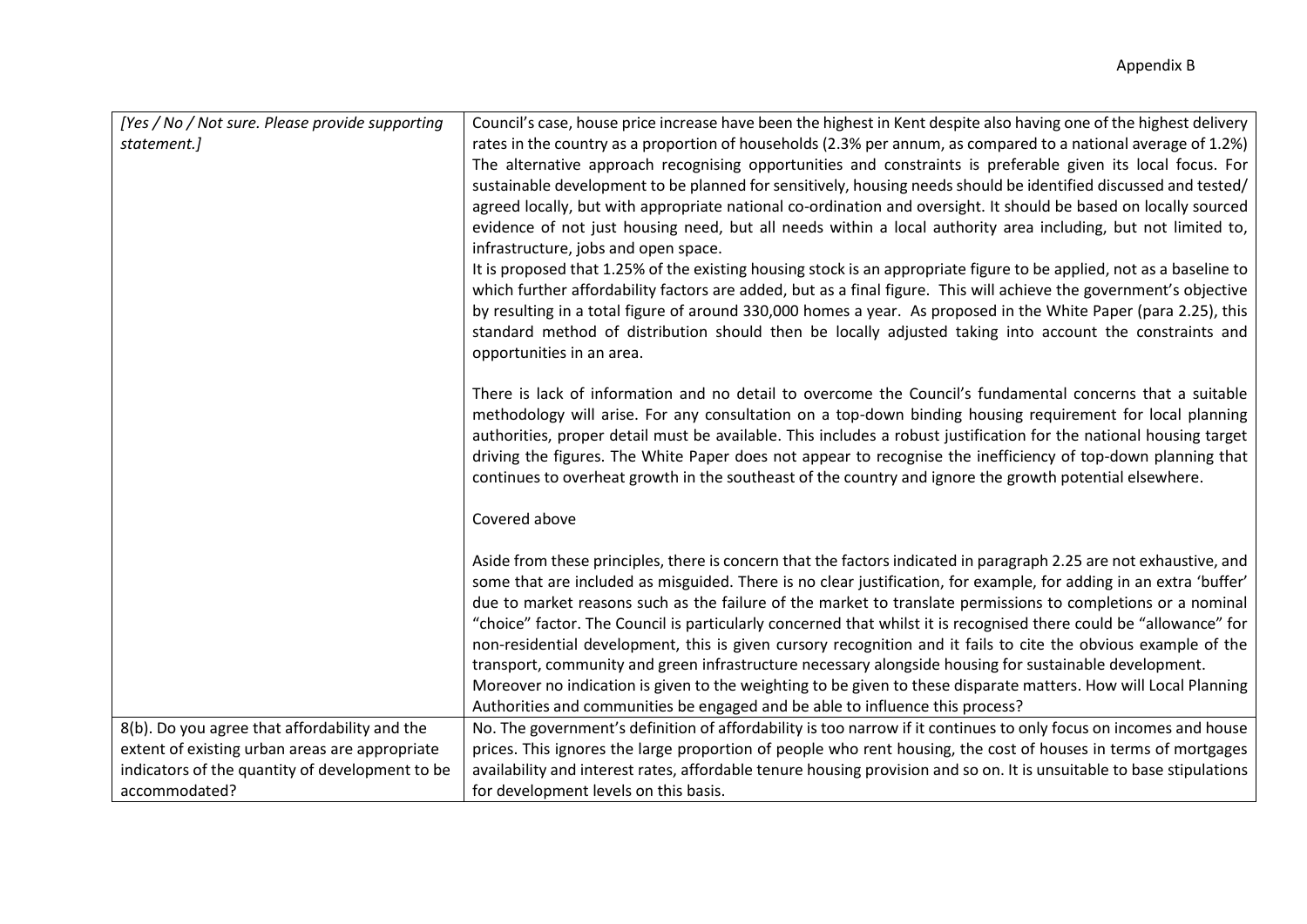| [Yes / No / Not sure. Please provide supporting         | We support the extent of existing urban areas as an appropriate indicator, which would need to be adjusted for              |
|---------------------------------------------------------|-----------------------------------------------------------------------------------------------------------------------------|
| statement.]                                             | various constraint factors such as flooding and contamination. There are further factors that are of relevance the          |
|                                                         | government should incorporate including infrastructure capacity and Green Belt land.                                        |
|                                                         | Proposal 5: Areas identified as Growth areas (suitable for substantial development) would automatically be granted outline  |
|                                                         | planning permission for the principle of development, while automatic approvals would also be available for pre-established |
| development types in other areas suitable for building. |                                                                                                                             |
| 9(a). Do you agree that there should be                 | No. There is substantial concern over the loss of local democracy from proposals. Granting outline permission               |
| automatic outline permission for areas for              | through identification of an area in a Local Plan, is not considered workable in practice, particularly given               |
| substantial development (Growth areas) with             | proposals to reduce the number of stages at which the public have an opportunity for input to Local Plans.                  |
| faster routes for detailed consent?                     | Expecting Plans to directly unlock large sites and to accurately define substantial developments as proposed and            |
| [Yes / No / Not sure. Please provide supporting         | grant consent, will require very regular amendments to Plans; with the prospect of continual revisions creating             |
| statement.]                                             | confusion and delay not predictability (with multiple large proposals coming forward for different proposals at             |
|                                                         | different points). This approach is unlikely to assist small-medium sized developers, and it has not been shown             |
|                                                         | that the approach overall will increase housing supply or assist with public engagement.                                    |
|                                                         |                                                                                                                             |
|                                                         | For instance, what happens when there is disagreement over whether a proposal in a Growth Area qualifies for                |
|                                                         | automatic permission?                                                                                                       |
|                                                         |                                                                                                                             |
|                                                         |                                                                                                                             |
|                                                         | In relation to Growth Areas being given automatic outline permission. This is likely to require significant up-front        |
|                                                         | work at the Local Plan stage, including site survey work and technical assessments which would normally be                  |
|                                                         | submitted at the outline application stage, demonstrating that the land is suitable for development and                     |
|                                                         | establishing the capacity of the site for development. Given the reduction in timescales for bringing forward Local         |
|                                                         | Plans we have concerns about how this can be achieved without significant additional resourcing. It appears to              |
|                                                         | be suggested that alternatively, site promoters and landowners would carry out this work up front to submit                 |
|                                                         | alongside proposals for the site to be designated a growth area. This is likely to disadvantage the smaller house           |
|                                                         | builders. It is also unlikely to work in an area which is in multi-ownership, and is unclear what action the Council        |
|                                                         | can take if these studies are not submitted, as the land is likely to need to be identified to meet housing delivery        |
|                                                         | targets. There would also be concerns about the impartiality of these assessments. It would then still fall on the          |
|                                                         | Council to carry out the necessary assessment and masterplans in order to determine the capacity of the site for            |
|                                                         | development.                                                                                                                |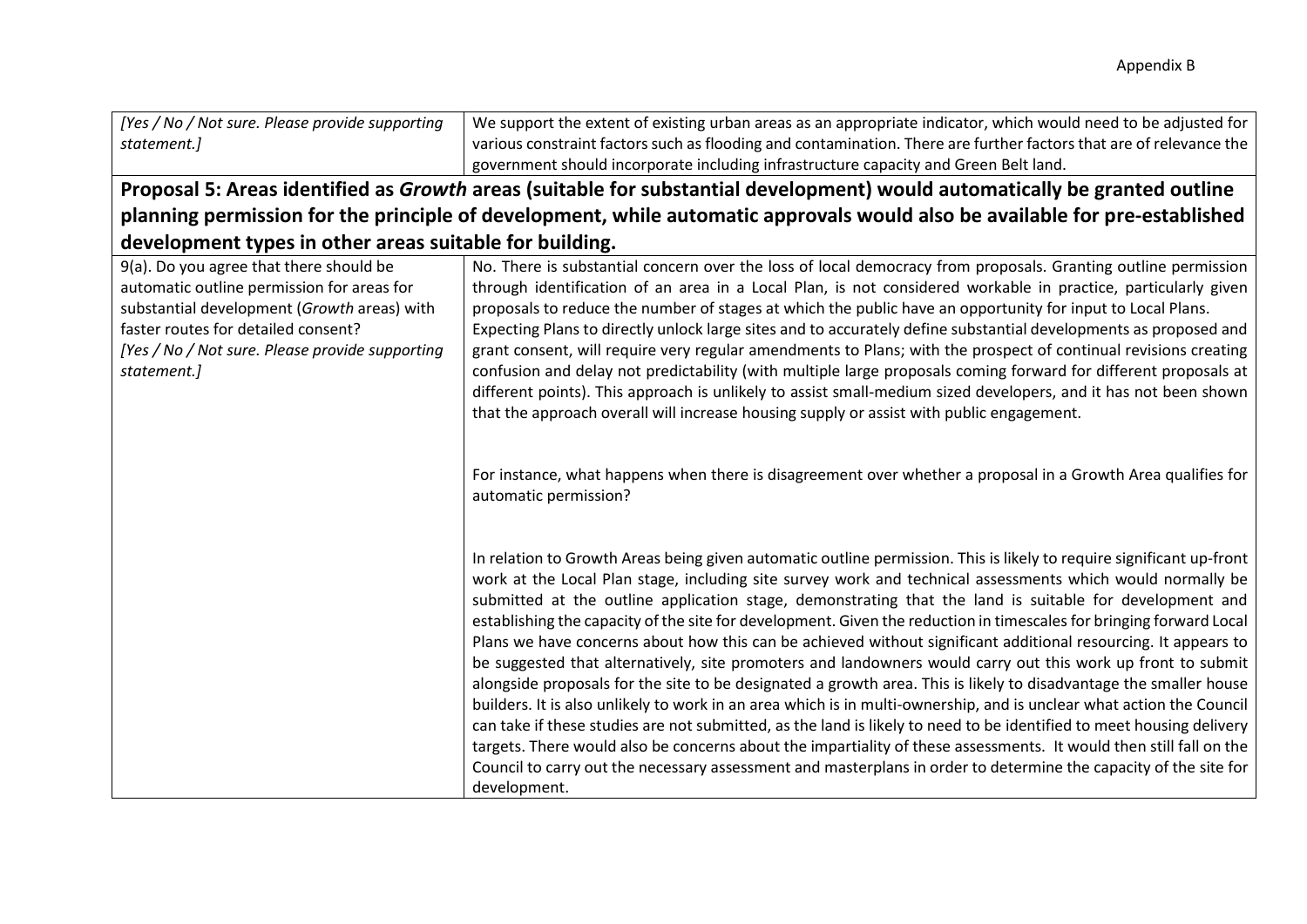|                                                                                                                                                                                                                    | This will result in resource implications not only for the local planning authority but also the statutory consultees<br>who would have to provide up-front detailed technical advice on a large number of sites at the same time, at the<br>plan-making stage, the equivalent of dealing with a large number of major outline planning applications<br>concurrently. The compressed timescale for providing this advice, with a number of Local Plans most likely also<br>coming forward concurrently, would make resource management for statutory consultees an insurmountable<br>challenge. Inadequate quality of statutory consultee responses resulting from work overload at key stages will<br>undermine the robustness of Local Plans and put in question the sustainability of development. |
|--------------------------------------------------------------------------------------------------------------------------------------------------------------------------------------------------------------------|-------------------------------------------------------------------------------------------------------------------------------------------------------------------------------------------------------------------------------------------------------------------------------------------------------------------------------------------------------------------------------------------------------------------------------------------------------------------------------------------------------------------------------------------------------------------------------------------------------------------------------------------------------------------------------------------------------------------------------------------------------------------------------------------------------|
| 9(b). Do you agree with our proposals above for                                                                                                                                                                    | No. There is a lack of clarity over key aspects of how this will operate. Practical details are absent from the White                                                                                                                                                                                                                                                                                                                                                                                                                                                                                                                                                                                                                                                                                 |
| the consent arrangements for Renewal and<br>Protected areas?                                                                                                                                                       | Paper. The system has grown in complexity with various additional types of development consent introduced.<br>The proposal is to introduce various new kinds of potential planning permission when it is not clear these further                                                                                                                                                                                                                                                                                                                                                                                                                                                                                                                                                                      |
| [Yes / No / Not sure. Please provide supporting                                                                                                                                                                    | options are supported by developers.                                                                                                                                                                                                                                                                                                                                                                                                                                                                                                                                                                                                                                                                                                                                                                  |
| statement.]                                                                                                                                                                                                        | This will also lead to a significant level of upfront work by local planning authorities, which is unlikely to be<br>supported by developers in the case of renewal areas. Parameters for each sub-area will need to be defined,<br>there will need to be considerable detailed consultation of individual communities and a considerable amount<br>of design expertise will be required to produce local codes and design guides. The proposal for community<br>consultation to largely take part at the plan-making stage, instead of the planning application stage, means that<br>additional time and staff resource will need to be factored in to enable meaningful consultation. This is<br>inconsistent with the shortened plan-making period proposed.                                       |
|                                                                                                                                                                                                                    | The Council also has concerns that the shortened timescale for producing a local plan together with a number of<br>local authorities going through the process at the same time will result in a shortage of design professionals with<br>the appropriate skills willing to work with the public sector. There should be upskilling being undertaken now to<br>plan for this.                                                                                                                                                                                                                                                                                                                                                                                                                         |
| 9(c). Do you think there is a case for allowing<br>new settlements to be brought forward under<br>the Nationally Significant Infrastructure Projects<br>regime?<br>[Yes / No / Not sure. Please provide supporting | No. There is a logic If development proposals are genuinely national or have substantial cross boundary impacts<br>(this will depend on what qualified as a genuine new "settlement"). Then, the principle of national-level<br>consideration, with full local consultation, has merit. However this case is undermined by the weak current policy<br>basis to apply for proposals of this kind as NSIPs-there is insufficient national policy statements providing clarity<br>on new settlements, and it is not certain Local Plans (where applicable to proposals) would have sufficient force.                                                                                                                                                                                                     |
| statement.]                                                                                                                                                                                                        | The NSIP examination process does not allow detailed examination of some of the design details and<br>implementation details of large new settlements which ensures their successful delivery.                                                                                                                                                                                                                                                                                                                                                                                                                                                                                                                                                                                                        |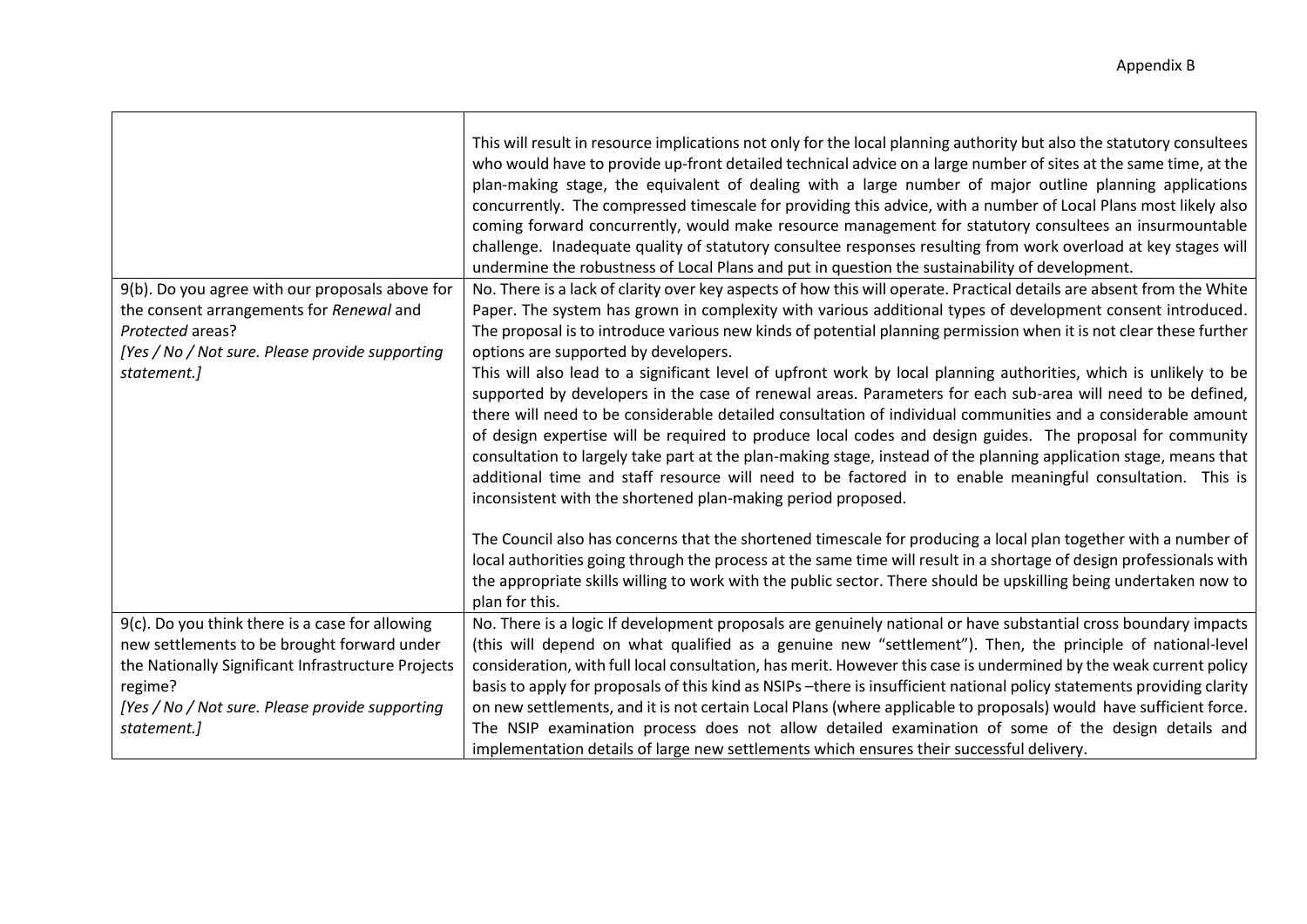## **Proposal 6: Decision-making should be faster and more certain, with firm deadlines, and make greater use of digital technology**

| 10. Do you agree with our proposals to make                    | The Council supports in-principle the increased digitisation but is concerned about the resource implications,                                                                                                                        |
|----------------------------------------------------------------|---------------------------------------------------------------------------------------------------------------------------------------------------------------------------------------------------------------------------------------|
| decision-making faster and more certain?                       | including the cost to the local authority but also whether there are adequate skills to deliver this.                                                                                                                                 |
| [Yes / No / Not sure. Please provide supporting<br>statement.] | The high workloads currently undertaken by development management planners and administrative staff would                                                                                                                             |
|                                                                | not enable sufficient time to adjust to changes and certainly will not allow sufficient time for extensive training                                                                                                                   |
|                                                                | without some impact on the service and the determination of planning permissions. These changes will result in                                                                                                                        |
|                                                                | extra workload for already stretched services, at a time where faster decision-making is being sought. The                                                                                                                            |
|                                                                | outcome could well be a slow-down in the short to medium term.                                                                                                                                                                        |
|                                                                | In the absence of clear commitment for funding to Local Authorities to achieve this digital transformation and<br>ensure staff have the right skills to deliver it the Council cannot support this.                                   |
|                                                                | In order to speed up the processes and reduce the amount of information required with a planning application<br>some of the technical considerations, such as contaminated land assessment, flood risk, sustainable drainage,         |
|                                                                | could be dealt directly by the statutory consultees beforehand. It is suggested that the developer pays an                                                                                                                            |
|                                                                | appropriate fee for the consideration of their issues by the relevant consultees. This will help resource the                                                                                                                         |
|                                                                | consultees better enabling them to provide certification which can be submitted with a planning application.<br>Much time is spent on planning applications with regard to these matters and they are still issues that have to       |
|                                                                | be considered at prior approval.                                                                                                                                                                                                      |
|                                                                | The Council delegated approximately 90% of its decisions to officers in the year 2019/20 and delegated powers                                                                                                                         |
|                                                                | already exist to deal with the detailed design of developments when the principle has been established.                                                                                                                               |
|                                                                | The Council objects to the return of the planning fee if the application has not been determined within the                                                                                                                           |
|                                                                | statutory timescale. Delays in determination often result from inadequate information being submitted by an                                                                                                                           |
|                                                                | applicant or awaiting for issues with consultees to be resolved (see above for suggestion to minimise this). It is                                                                                                                    |
|                                                                | likely that the unintended consequence of the return of the fee will be that Local Planning Authorities will simply                                                                                                                   |
|                                                                | refuse the planning application to avoid returning the fee. This will remove the ability of the planning authority<br>to improve the application proposal through negotiation, as Dartford Council seeks to do in terms of design and |
|                                                                | landscaping during the determination period.                                                                                                                                                                                          |
|                                                                |                                                                                                                                                                                                                                       |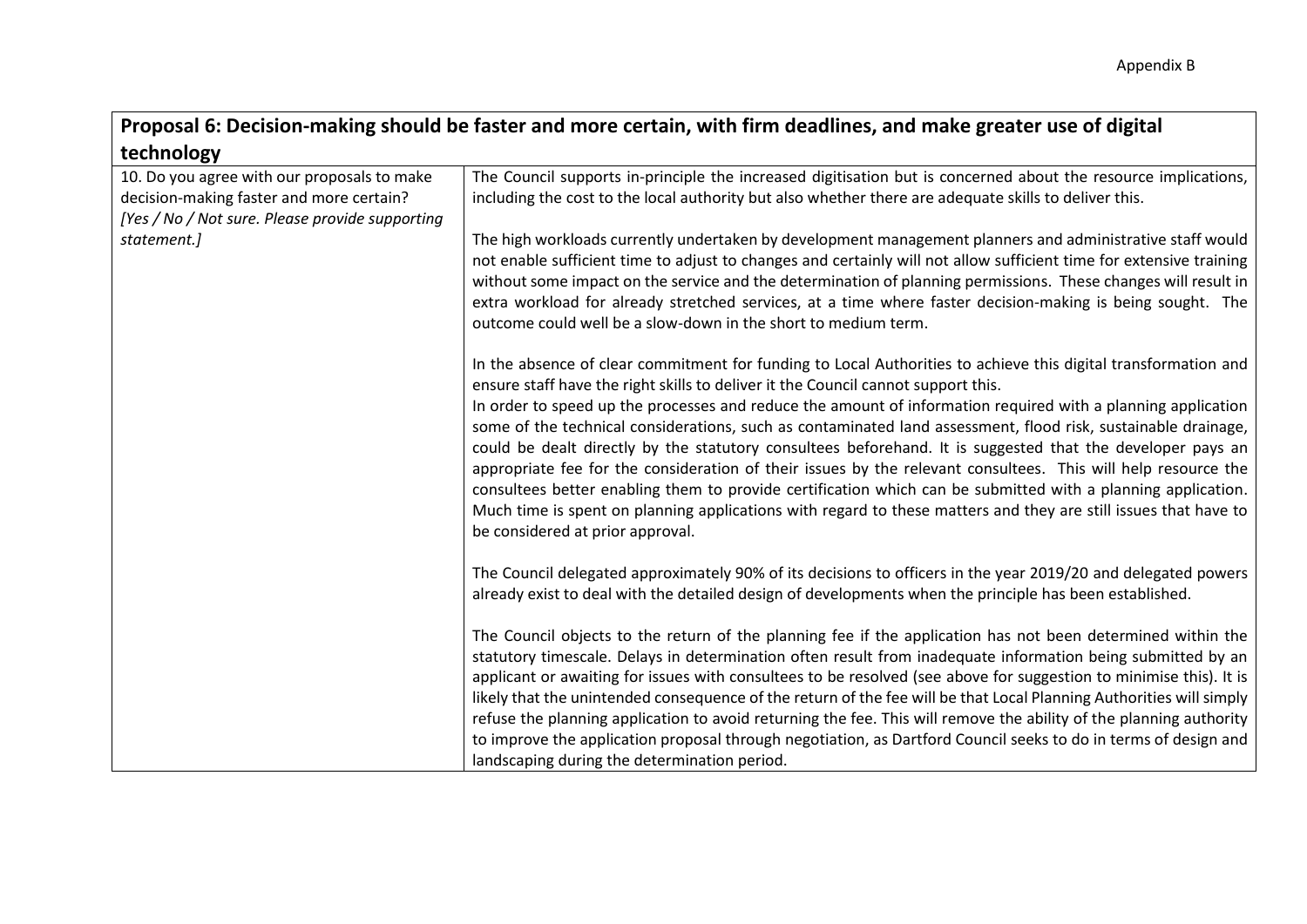| Proposal 7: Local Plans should be visual and map-based, standardised, based on the latest digital technology, and supported |  |
|-----------------------------------------------------------------------------------------------------------------------------|--|
| by a new template.                                                                                                          |  |

| 11. Do you agree with our proposals for         | $No$ – in the absence of clear commitment for funding to Local Authorities to achieve this digital transformation   |
|-------------------------------------------------|---------------------------------------------------------------------------------------------------------------------|
| accessible, web-based Local Plans?              | and ensure staff have the right skills to deliver it and a suitable transition period.                              |
| [Yes / No / Not sure. Please provide supporting | Whilst the Council agrees that the proposals should improve engagement with younger groups in the community,        |
| statement.]                                     | there are concerns that it could also be a barrier to engagement, particularly with older members of the            |
|                                                 | community, and those who do not have access to smart phones/computers etc.                                          |
|                                                 | Finally, whilst we support the standardisation of local plans, it is important that they continue to remain locally |
|                                                 | distinctive as not all areas in the country are the same and many have very different challenges.                   |
|                                                 |                                                                                                                     |

**Proposal 8: Local authorities and the Planning Inspectorate will be required through legislation to meet a statutory timetable for key stages of the process, and we will consider what sanctions there would be for those who fail to do so.**

| 12. Do you agree with our proposals for a 30<br>month statutory timescale for the production of<br>Local Plans? | No. From experience, this would be appear to be insufficient time to prepare a robust plan, particularly given<br>the additional requirements for front-loading of assessment of individual sites and meaningful public<br>engagement.                                                                                                                                                                                                                                                                                                                                                                                                                                                                                                                                                                                     |
|-----------------------------------------------------------------------------------------------------------------|----------------------------------------------------------------------------------------------------------------------------------------------------------------------------------------------------------------------------------------------------------------------------------------------------------------------------------------------------------------------------------------------------------------------------------------------------------------------------------------------------------------------------------------------------------------------------------------------------------------------------------------------------------------------------------------------------------------------------------------------------------------------------------------------------------------------------|
| [Yes / No / Not sure. Please provide supporting                                                                 |                                                                                                                                                                                                                                                                                                                                                                                                                                                                                                                                                                                                                                                                                                                                                                                                                            |
| statement.]                                                                                                     | We agree there is scope for streamlining the assessments and legal requirements required to get a Local Plan in<br>place (for example, the Examination process, Duty to Cooperate, statutory assessments and the scale of the<br>evidence base).                                                                                                                                                                                                                                                                                                                                                                                                                                                                                                                                                                           |
|                                                                                                                 | The proposals as currently put forward do not provide sufficient time to undertake all the key stages required to<br>produce a local plan in a robust manner with meaningful public engagement, and risks the quality and soundness<br>of the Plan. There needs to be sufficient scope for Member involvement in the Plan making, involvement of<br>infrastructure providers etc, detailed design input and preparation of details and to account for local input to the<br>decision-making process.                                                                                                                                                                                                                                                                                                                       |
|                                                                                                                 | A key challenge arising from the proposed approach will be how to engage people on plans when there is no<br>proposal before them to envisage and comment on. In general, the public struggle to engage with the early 'high<br>level' broad ideas and outline of strategy that are always the starting point of robust plan making. Meaningful<br>consultation occurs at a stage where there is some clarity and a degree of certainty over key aspects to which<br>the public can consider. The proposal is to put this key point at the stage when formal comments are made after<br>the plan has been published. This means the outcomes of the main public participation are considered by the<br>Planning Inspector, alongside the final assessment of the plan's legal compliance and against the pivotal tests. It |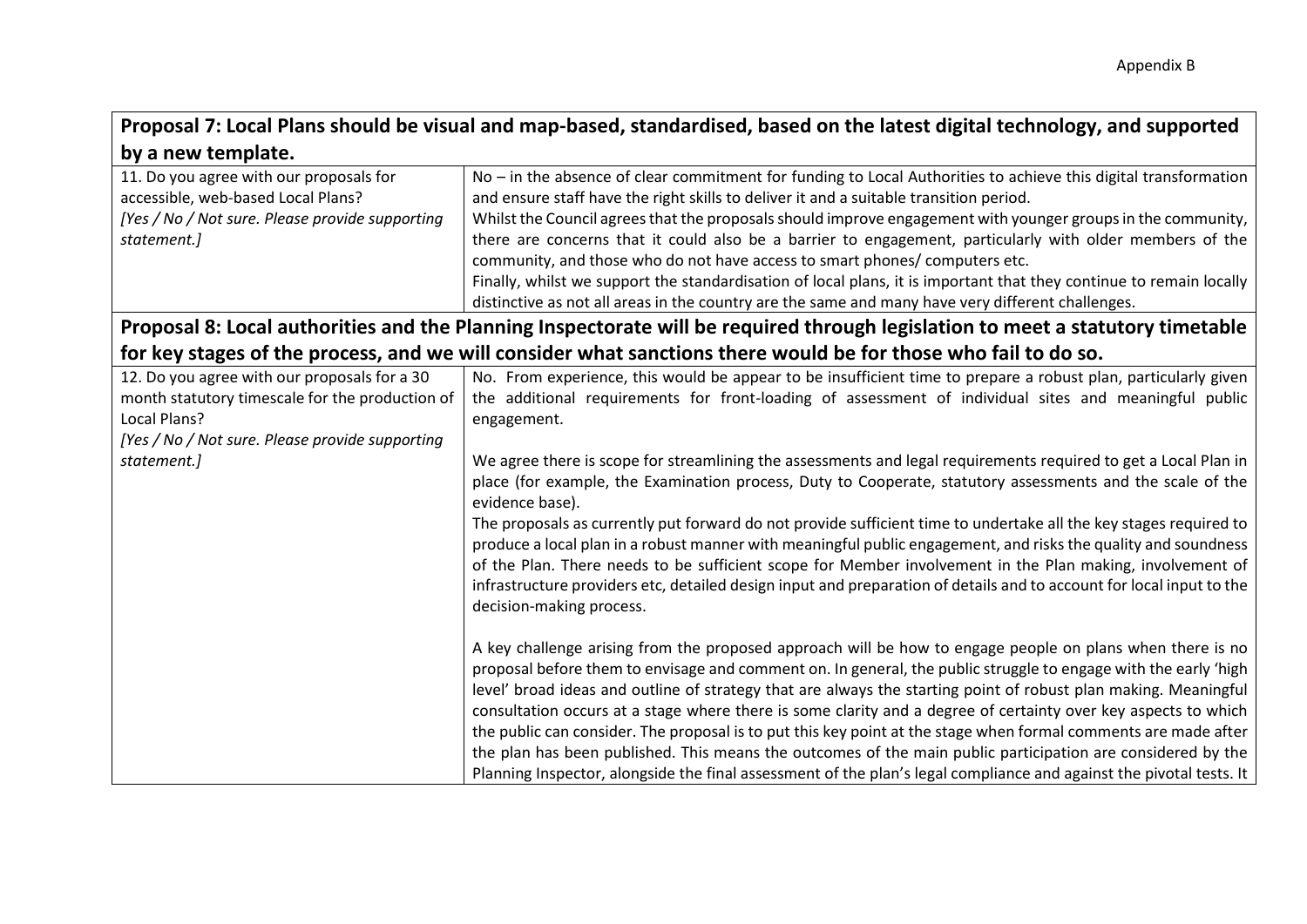|                                                                                                                                                                                                                       | is considered undemocratic and unresponsive for the Inspectorate to lead the principle response to public<br>comments, when the Plan should have ownership by the Council and local community.<br>It is not considered the technological options for more interactive/ visual public consultation, overcome the<br>disadvantages from cutting public consultation periods or Council oversight in Plan making and decisions on sites.<br>With a 30 month timescale for Plan production government would need to ensure that Local Authorities have<br>sufficient resources.<br>Proposal 9: Neighbourhood Plans should be retained as an important means of community input, and we will support |
|-----------------------------------------------------------------------------------------------------------------------------------------------------------------------------------------------------------------------|-------------------------------------------------------------------------------------------------------------------------------------------------------------------------------------------------------------------------------------------------------------------------------------------------------------------------------------------------------------------------------------------------------------------------------------------------------------------------------------------------------------------------------------------------------------------------------------------------------------------------------------------------------------------------------------------------|
| communities to make better use of digital tools                                                                                                                                                                       |                                                                                                                                                                                                                                                                                                                                                                                                                                                                                                                                                                                                                                                                                                 |
| 13(a). Do you agree that Neighbourhood Plans<br>should be retained in the reformed planning<br>system?<br>[Yes / No / Not sure. Please provide supporting<br>statement.]                                              | Yes. In theory more local input to the system is beneficial; however opportunities to refine and simplify the<br>current system should be explored.                                                                                                                                                                                                                                                                                                                                                                                                                                                                                                                                             |
| 13(b). How can the neighbourhood planning<br>process be developed to meet our objectives,<br>such as in the use of digital tools and reflecting<br>community preferences about design?                                | This should be done without enforcing disruptive radical restructuring of neighbourhood planning.                                                                                                                                                                                                                                                                                                                                                                                                                                                                                                                                                                                               |
|                                                                                                                                                                                                                       | SPEEDING UP THE DELIVERY OF DEVELOPMENT                                                                                                                                                                                                                                                                                                                                                                                                                                                                                                                                                                                                                                                         |
| Proposal 10: A stronger emphasis on build out through planning                                                                                                                                                        |                                                                                                                                                                                                                                                                                                                                                                                                                                                                                                                                                                                                                                                                                                 |
| 14. Do you agree there should be a stronger<br>emphasis on the build out of developments?<br>And if so, what further measures would you<br>support?<br>[Yes / No / Not sure. Please provide supporting<br>statement.] | Yes. Greater variety and differentiation in the build out of large housing sites should be made more enforceable,<br>using local SHMA studies and with clear national policy consistent with the findings of the Letwin Review.                                                                                                                                                                                                                                                                                                                                                                                                                                                                 |
| Pillar Two – Planning for beautiful and sustainable places                                                                                                                                                            |                                                                                                                                                                                                                                                                                                                                                                                                                                                                                                                                                                                                                                                                                                 |
| 15. What do you think about the design of new<br>development that has happened recently in<br>your area?                                                                                                              | The Council seeks to achieve a high standard of design in new development that provides useable and attractive<br>places for people to live, work and spend their leisure time.                                                                                                                                                                                                                                                                                                                                                                                                                                                                                                                 |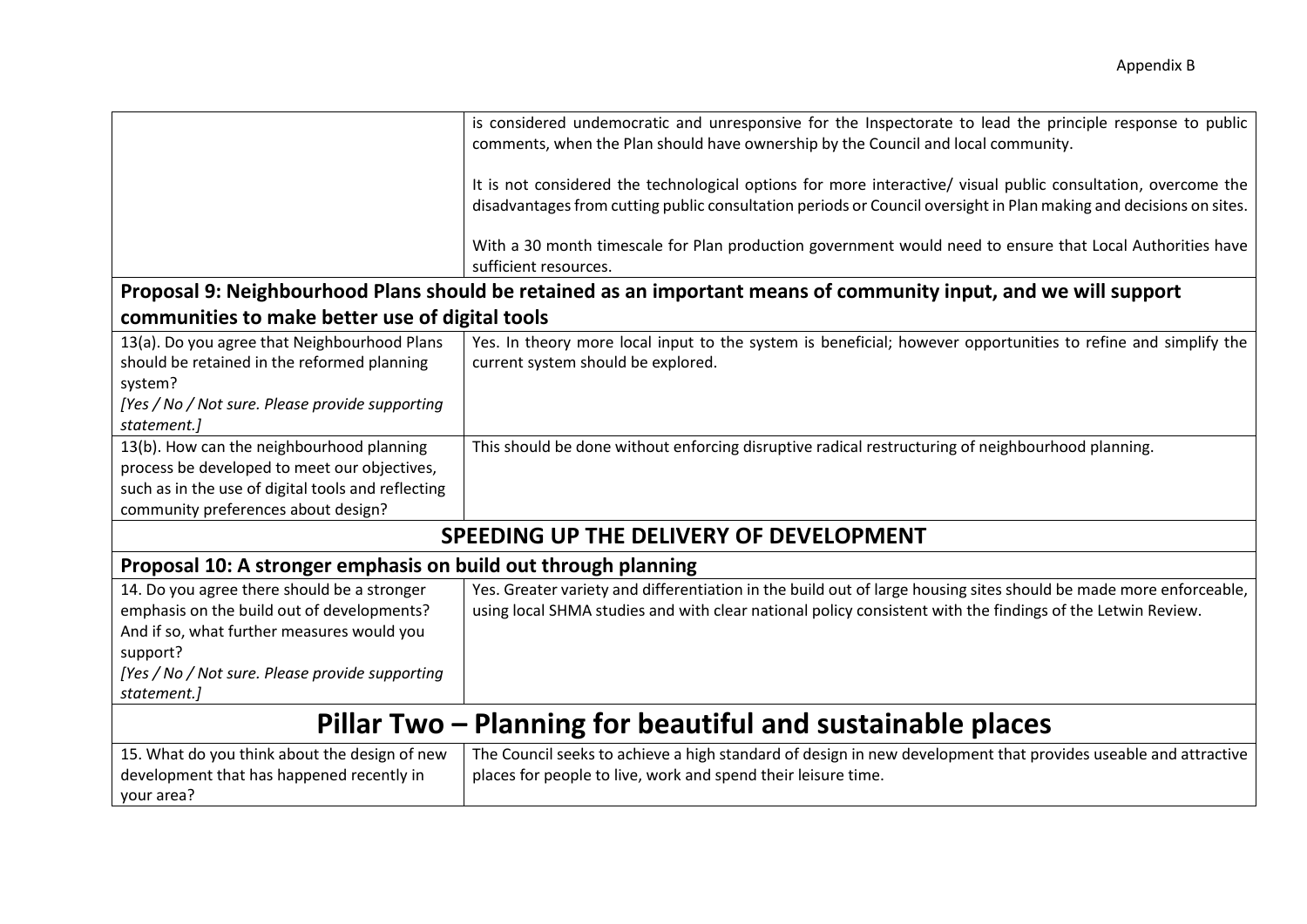| [Not sure or indifferent / Beautiful and/or well- | The pressure to deliver housing has, however, in some cases in the past few years led to development which          |
|---------------------------------------------------|---------------------------------------------------------------------------------------------------------------------|
| designed / Ugly and/or poorly-designed / There    | does not meet the high standards of design and quality of environment that the Council would aspire to.             |
| hasn't been any / Other - please specify]         | More recently, increased build costs for developers have resulted in further standardisation of building types,     |
|                                                   | detailing, windows etc and less money spent on the public realm as well as the need to increase densities on site   |
|                                                   | reducing the amount of space given over to landscaping and public realm.                                            |
| 16. Sustainability is at the heart of our         | The Council has a strong objective within its adopted Local Plan to deliver sustainable development in locations    |
| proposals. What is your priority for              | well-served by new and existing services, facilities and public transport in order encourage less reliance on cars. |
| sustainability in your area?                      | A good quality attractive quality walking and cycling environment is also key to the success of this objective.     |
| [Less reliance on cars / More green and open      |                                                                                                                     |
| spaces / Energy efficiency of new buildings /     |                                                                                                                     |
| More trees / Other - please specify]              |                                                                                                                     |
|                                                   |                                                                                                                     |

# **CREATING FRAMEWORKS FOR QUALITY**

## **Proposal 11: To make design expectations more visual and predictable, we will expect design guidance and codes to be prepared locally with community involvement, and ensure that codes are more binding on decisions about development.**

| 17. Do you agree with our proposals for                                                                              | The Council agrees with the principle of design guides and codes and considers that if produced in a way that            |  |
|----------------------------------------------------------------------------------------------------------------------|--------------------------------------------------------------------------------------------------------------------------|--|
| improving the production and use of design                                                                           | takes account of the local characteristics they can be a valuable tool in guiding the new development to reach           |  |
| guides and codes?                                                                                                    | high standard design qualities. However, there is a risk that they can prevent good quality innovative design that       |  |
| [Yes / No / Not sure. Please provide supporting                                                                      | can create a step change in the quality of the area.                                                                     |  |
| statement.]                                                                                                          | Additionally, the Council has significant concerns about the costs of funding such works and the ability to engage       |  |
|                                                                                                                      | the appropriate skills to prepare these resources and engage with the local community. There is a shortage of            |  |
|                                                                                                                      | such skills in the public sector. This will be exacerbated by all local authorities simultaneously seeking to recruit    |  |
|                                                                                                                      | to these same skills.                                                                                                    |  |
| Proposal 12: To support the transition to a planning system which is more visual and rooted in local preferences and |                                                                                                                          |  |
|                                                                                                                      | character, we will set up a body to support the delivery of provably locally-popular design codes, and propose that each |  |

## **authority should have a chief officer for design and place-making.**

| 18. Do you agree that we should establish a    | Yes the Council agrees there should be national support for design coding but do not understand how a             |
|------------------------------------------------|-------------------------------------------------------------------------------------------------------------------|
| new body to support design coding and building | centralised body will fund the resources required. The Council is also concerned that there is a limited resource |
| better places, and that each authority should  | of design skills and that there will need to be training in this sector.                                          |
| have a chief officer for design and place-     |                                                                                                                   |
| making?                                        | The Council welcomes the increased emphasis on good quality design and the creation of attractive places and      |
|                                                | a chief officer for design and place-making could ensure this is on the agenda for the Council. But it would      |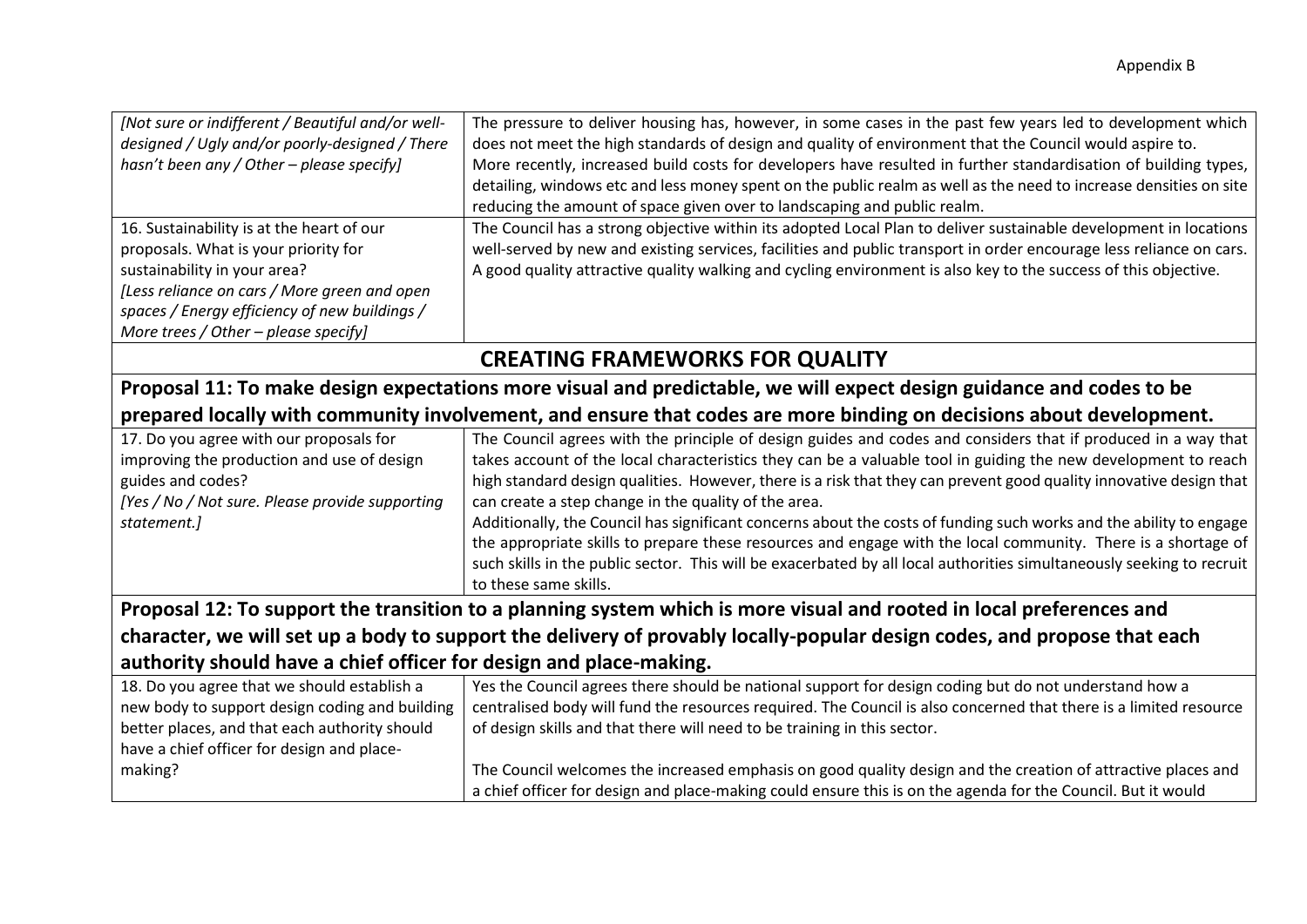| [Yes / No / Not sure. Please provide supporting<br>statement.]  | depend what role this officer had and the skills of the post holder as to the effectiveness of it. The Council has<br>doubts that there are sufficient skills available for each Council to be able appoint a chief officer with design |
|-----------------------------------------------------------------|-----------------------------------------------------------------------------------------------------------------------------------------------------------------------------------------------------------------------------------------|
|                                                                 | skills.                                                                                                                                                                                                                                 |
|                                                                 | Proposal 13: To further embed national leadership on delivering better places, we will consider how Homes England's                                                                                                                     |
|                                                                 | strategic objectives can give greater emphasis to delivering beautiful places.                                                                                                                                                          |
| 19. Do you agree with our proposal to consider                  | <b>Yes</b>                                                                                                                                                                                                                              |
| how design might be given greater emphasis in                   |                                                                                                                                                                                                                                         |
| the strategic objectives for Homes England?                     |                                                                                                                                                                                                                                         |
| [Yes / No / Not sure. Please provide supporting                 |                                                                                                                                                                                                                                         |
| statement.]                                                     |                                                                                                                                                                                                                                         |
|                                                                 | A FAST-TRACK FOR BEAUTY                                                                                                                                                                                                                 |
|                                                                 | Proposal 14: We intend to introduce a fast-track for beauty through changes to national policy and legislation, to incentivise                                                                                                          |
|                                                                 | and accelerate high quality development which reflects local character and preferences.                                                                                                                                                 |
| 20. Do you agree with our proposals for                         | No. The Council does not agree with the introduction of further permitted development rights.                                                                                                                                           |
| implementing a fast-track for beauty?                           | If prior approval is still required by the Council this is effectively a planning application, a two tie system is                                                                                                                      |
| [Yes / No / Not sure. Please provide supporting                 | confusing to applicants and the public. There is no evidence that development provided through permitted                                                                                                                                |
| statement.]                                                     | development rights is better quality than development granted planning permission, in fact the opposite as the                                                                                                                          |
|                                                                 | development usually has reduced amenity space and spaces standards and impacts on the adjacent neighbours.<br>The Council has a regular and significant amount of complaints to planning enforcement from neighbours who                |
|                                                                 | consider they are impacted by permitted development which they have not had the ability to comment on and                                                                                                                               |
|                                                                 | which the Council have been unable influence in terms of design.                                                                                                                                                                        |
|                                                                 | The Council support the emphasis in national guidance of the need to comply with local design codes but the                                                                                                                             |
|                                                                 | development and preparation of local codes and consultation on these with the local community will be a                                                                                                                                 |
|                                                                 | significant resource for the Council which cannot currently be met.                                                                                                                                                                     |
|                                                                 | With regard to Masterplans and Design guides for growth areas the Council has already raised concern above                                                                                                                              |
|                                                                 | about the lack of resources to undertake this skilled work and the significant cost this is likely to be on the Council<br>to engage these skills.                                                                                      |
|                                                                 | With regard to both it is unlikely that the local community will have time to engage on the detail of design codes<br>and will not consider it a priority until such time as they are directly impacted by development.                 |
| Pillar Three – Planning for infrastructure and connected places |                                                                                                                                                                                                                                         |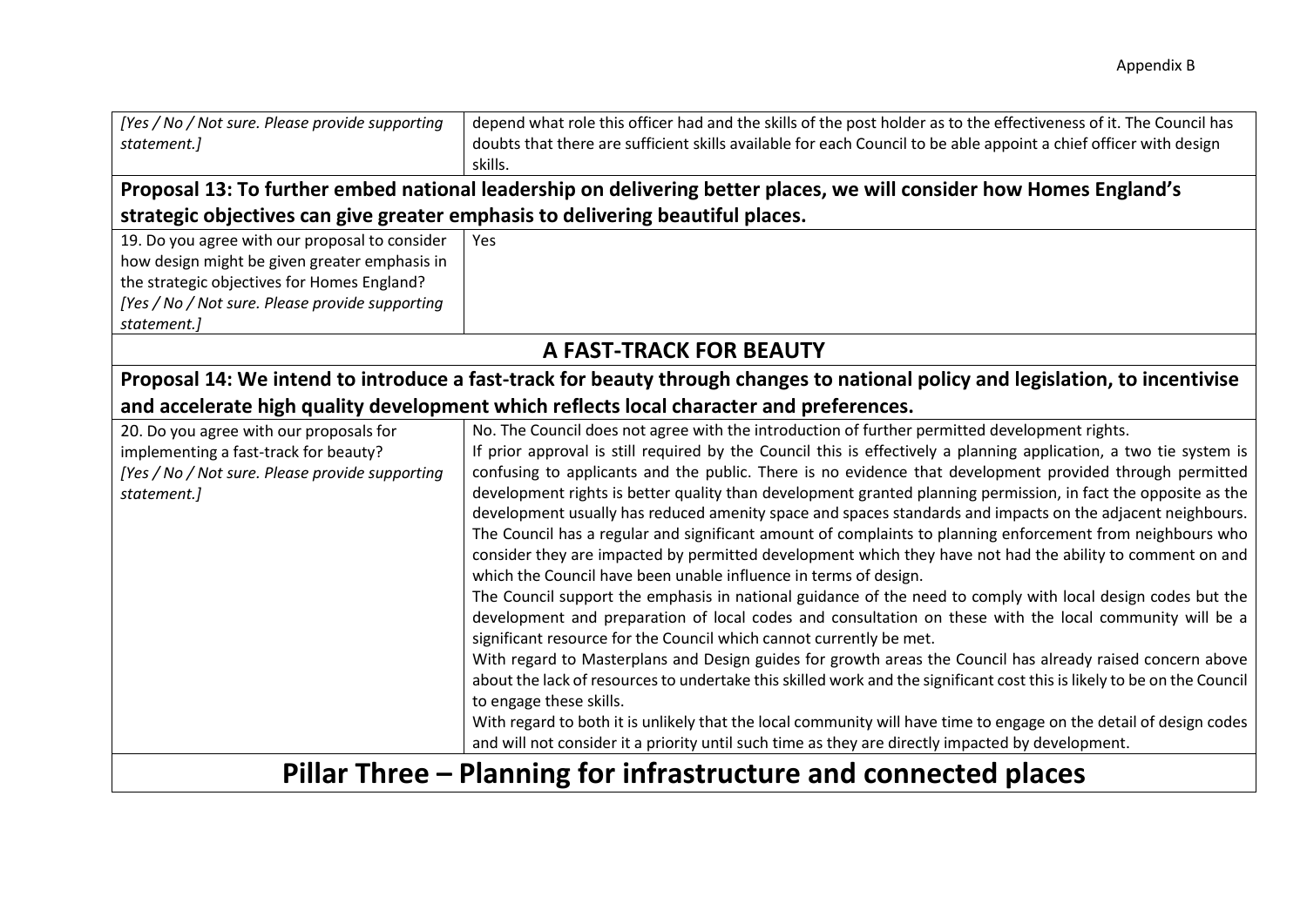| 21. When new development happens in your                                                                                                                                                                                                                                                                                     |                                                                                                                                                                                                                                                                                                                                                                                                                                                                                                                                                                                                                                                                                                                                                                                                                                                                                                                                                |
|------------------------------------------------------------------------------------------------------------------------------------------------------------------------------------------------------------------------------------------------------------------------------------------------------------------------------|------------------------------------------------------------------------------------------------------------------------------------------------------------------------------------------------------------------------------------------------------------------------------------------------------------------------------------------------------------------------------------------------------------------------------------------------------------------------------------------------------------------------------------------------------------------------------------------------------------------------------------------------------------------------------------------------------------------------------------------------------------------------------------------------------------------------------------------------------------------------------------------------------------------------------------------------|
| area, what is your priority for what comes with                                                                                                                                                                                                                                                                              | More/better infrastructure                                                                                                                                                                                                                                                                                                                                                                                                                                                                                                                                                                                                                                                                                                                                                                                                                                                                                                                     |
| it?                                                                                                                                                                                                                                                                                                                          |                                                                                                                                                                                                                                                                                                                                                                                                                                                                                                                                                                                                                                                                                                                                                                                                                                                                                                                                                |
| [More affordable housing / More or better                                                                                                                                                                                                                                                                                    |                                                                                                                                                                                                                                                                                                                                                                                                                                                                                                                                                                                                                                                                                                                                                                                                                                                                                                                                                |
| infrastructure (such as transport, schools, health                                                                                                                                                                                                                                                                           |                                                                                                                                                                                                                                                                                                                                                                                                                                                                                                                                                                                                                                                                                                                                                                                                                                                                                                                                                |
| provision) / Design of new buildings / More                                                                                                                                                                                                                                                                                  |                                                                                                                                                                                                                                                                                                                                                                                                                                                                                                                                                                                                                                                                                                                                                                                                                                                                                                                                                |
| shops and/or employment space / Green space                                                                                                                                                                                                                                                                                  |                                                                                                                                                                                                                                                                                                                                                                                                                                                                                                                                                                                                                                                                                                                                                                                                                                                                                                                                                |
| / Don't know / Other - please specify]                                                                                                                                                                                                                                                                                       |                                                                                                                                                                                                                                                                                                                                                                                                                                                                                                                                                                                                                                                                                                                                                                                                                                                                                                                                                |
|                                                                                                                                                                                                                                                                                                                              | A CONSOLIDATED INFRASTRUCTURE LEVY                                                                                                                                                                                                                                                                                                                                                                                                                                                                                                                                                                                                                                                                                                                                                                                                                                                                                                             |
|                                                                                                                                                                                                                                                                                                                              | Proposal 19: The Community Infrastructure Levy should be reformed to be charged as a fixed proportion of the development                                                                                                                                                                                                                                                                                                                                                                                                                                                                                                                                                                                                                                                                                                                                                                                                                       |
|                                                                                                                                                                                                                                                                                                                              | value above a threshold, with a mandatory nationally-set rate or rates and the current system of planning obligations                                                                                                                                                                                                                                                                                                                                                                                                                                                                                                                                                                                                                                                                                                                                                                                                                          |
| abolished.                                                                                                                                                                                                                                                                                                                   |                                                                                                                                                                                                                                                                                                                                                                                                                                                                                                                                                                                                                                                                                                                                                                                                                                                                                                                                                |
| 22(a). Should the Government replace the<br>Community Infrastructure Levy and Section 106<br>planning obligations with a new consolidated<br>Infrastructure Levy, which is charged as a fixed<br>proportion of development value above a set<br>threshold?<br>[Yes / No / Not sure. Please provide supporting<br>statement.] | No, on present evidence there is insufficient information provided to give confidence that another disruptive<br>shift to - an approach requiring extensive new legislation and guidance - is warranted, given the impact of further<br>change on local authorities, the public, infrastructure service providers and the development industry. The<br>identified alternative option with a more localised optional approach Is preferred.<br>However capturing a greater uplift in land value is necessary to fully mitigate the impact of new development;<br>and to ensure improved infrastructure delivery in parallel with development. The commitment to securing:<br>"more revenue than under the current system of developer contributions and deliver at least as much $-$ if not<br>more – on-site affordable housing as at present" is very welcomed, however it is unclear if the proposals would<br>achieve that vital objective. |
|                                                                                                                                                                                                                                                                                                                              | It is agreed that refinements, particularly simplifying the existing CIL regime, and having fewer exemptions for<br>applying CIL than at present, could be beneficial. The proposals that a new levy will capture some of the<br>considerable value created though the government's permitted development policy is welcome. However as<br>found with CIL, legislation needs extensive consultation on specific proposals, deliberation by experts across<br>sectors, and then full road testing on a trial basis.<br>The Council has concerns that the new Infrastructure levy will be paid on occupation. This will create a lag in the<br>receipt of funds and therefore does not allow the timely delivery of infrastructure to meet the needs of occupiers.<br>The forward funding of such infrastructure creates increased risk for the Council, particularly where as a district                                                        |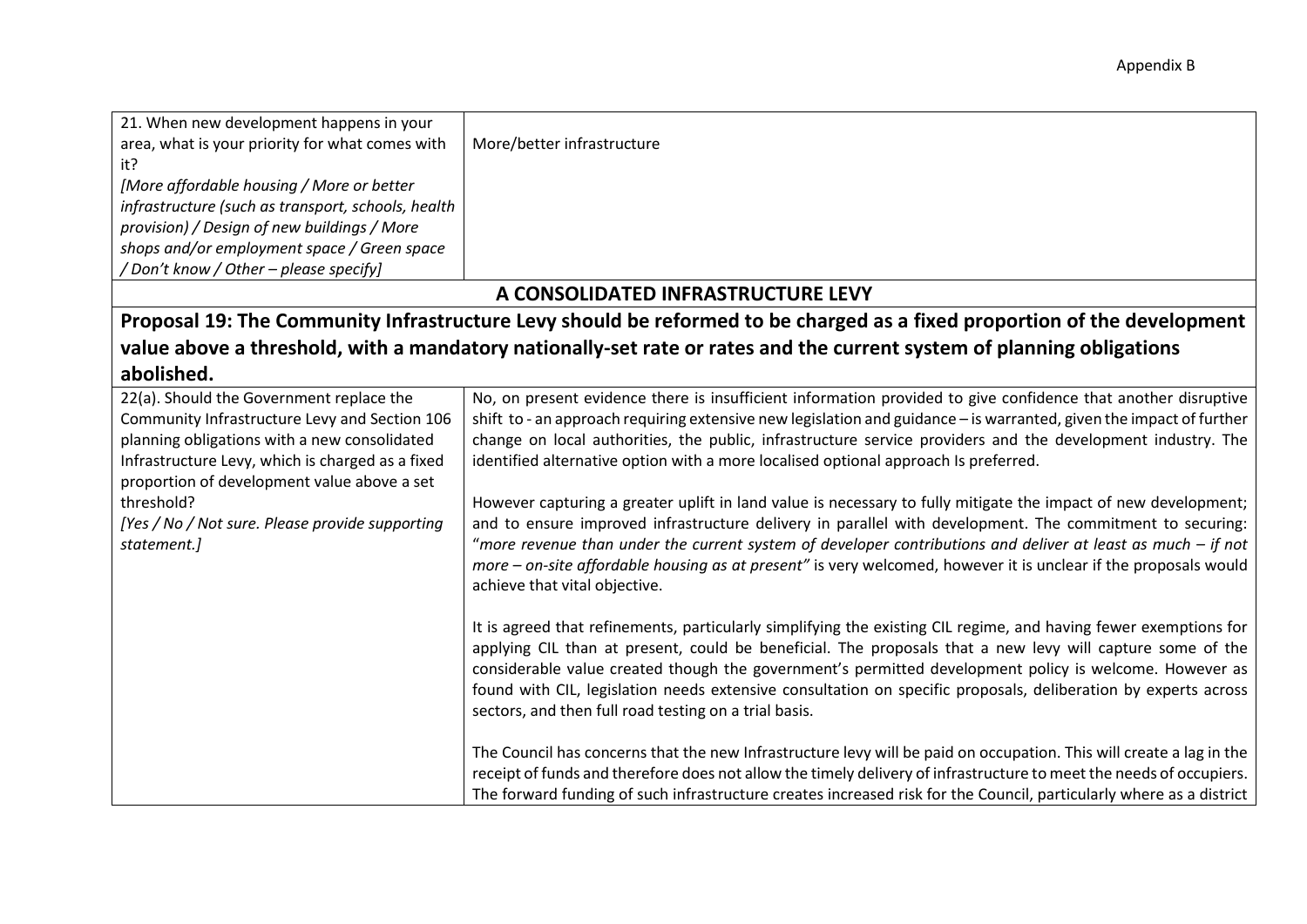|                                                                                                                            | authority the Council is not providing the services for which the Infrastructure Levy is primarily intended to fund.<br>This adds to the complexity of managing the process for the Council.                                                                                                                                                                                                                                                                                                                                      |
|----------------------------------------------------------------------------------------------------------------------------|-----------------------------------------------------------------------------------------------------------------------------------------------------------------------------------------------------------------------------------------------------------------------------------------------------------------------------------------------------------------------------------------------------------------------------------------------------------------------------------------------------------------------------------|
|                                                                                                                            | In addition there would be a resource implication as each development would require essentially a viability audit<br>by the Council to ensure that the applicable rate is correct and to agree the Infrastructure Levy amount. It also<br>fails to provide certainty for the developer. The current CIL provides a fixed rate plus indexation so it is clear what<br>costs the developer will have with regard to this.                                                                                                           |
|                                                                                                                            | Enforcement of non-payment could be very difficult, delaying people moving into a new home is very emotive<br>and it would not be proportionate for the Council to prevent people moving into their new home when the<br>enforcement is against the developer. This could lead to significant resource implications for the Council and bad<br>press which will be seen to contradict the objective of delivery new homes more quickly. There needs to be<br>additional, easy to impose, sanctions to ensure payment of the Levy. |
|                                                                                                                            | It does not appear the abolition, as opposed to scaling down or replacement, of on-site legal provisions are<br>justified. S106 provides flexibility. Section 106 agreements are not just financial, but also used to control the<br>management of land, delivery of off-site direct mitigation and not simply to collect contributions from<br>developers. They are a very important tool in ensuring that development can be permitted but with the controls<br>necessary.                                                      |
|                                                                                                                            | There is also a risk that arrangements to mitigate the overall impact of development on wider environmental<br>issues (that may not be fully felt locally), or where there are other sustainable development infrastructure<br>priorities that are longer-term will not be effectively replaced.                                                                                                                                                                                                                                  |
| 22(b). Should the Infrastructure Levy rates be<br>set nationally at a single rate, set nationally at                       |                                                                                                                                                                                                                                                                                                                                                                                                                                                                                                                                   |
| an area-specific rate, or set locally?<br>[Nationally at a single rate / Nationally at an<br>area-specific rate / Locally] | Locally - because the tool of a Standard percentage rate of development value is a blunt instrument: hugely so<br>if required to operate with a nationally set percentage.                                                                                                                                                                                                                                                                                                                                                        |
|                                                                                                                            | There will be a highly difficult decision to reconcile all this variation and end up with either a lowish rate, yielding<br>little for infrastructure - which will be further reduced as some developments will fall under the threshold (which<br>also has to be determined). Or alternatively, a higher rate that allows exceptions but that then re-introduces<br>some negotiation.                                                                                                                                            |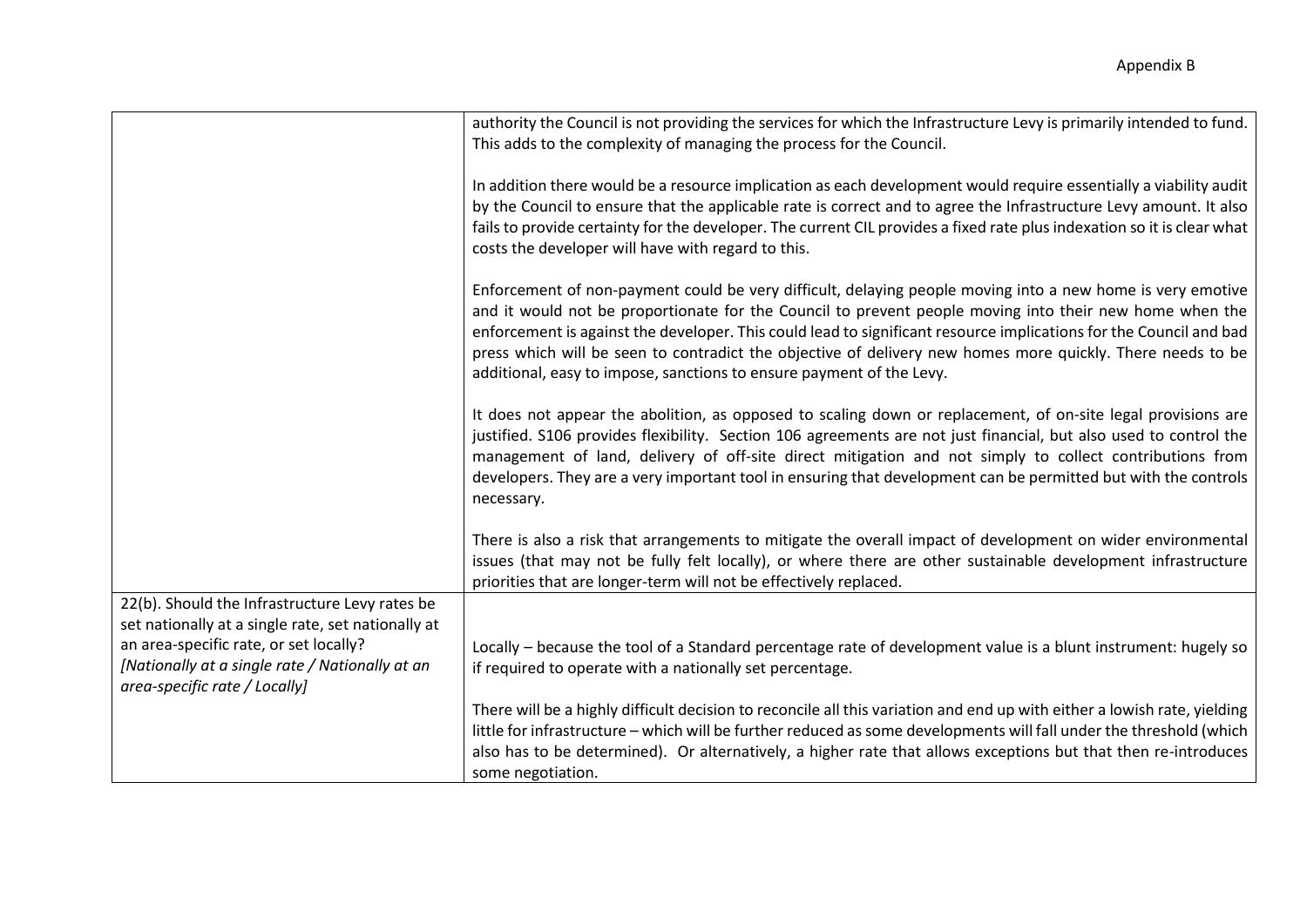| 22(c). Should the Infrastructure Levy aim to<br>capture the same amount of value overall, or<br>more value, to support greater investment in<br>infrastructure, affordable housing and local<br>communities?<br>[Same amount overall / More value / Less value<br>/ Not sure. Please provide supporting | More value, but with local sensitivity to guard against genuine viability issues often arising. Under the existing<br>CIL levy regime, which was originally designed only to provide a limited 'top-up' to core infrastructure funding<br>streams, and is not set as a level proportionate to infrastructure needs, infrastructure provision in Dartford has<br>lagged behind the pace of housing delivery. This has seriously impacted on quality of life or all residents in the<br>Borough, and affected their health and wellbeing, and promotes unsustainable travel patterns and overwhelmed<br>public services, whilst residents wait for new healthcare, schools and transport facilities to be completed.<br>Meanwhile, the existing system has helped generate supernormal profits for large house builders from                                                                                                                                                                                                                                   |
|---------------------------------------------------------------------------------------------------------------------------------------------------------------------------------------------------------------------------------------------------------------------------------------------------------|--------------------------------------------------------------------------------------------------------------------------------------------------------------------------------------------------------------------------------------------------------------------------------------------------------------------------------------------------------------------------------------------------------------------------------------------------------------------------------------------------------------------------------------------------------------------------------------------------------------------------------------------------------------------------------------------------------------------------------------------------------------------------------------------------------------------------------------------------------------------------------------------------------------------------------------------------------------------------------------------------------------------------------------------------------------|
| statement.]                                                                                                                                                                                                                                                                                             | development with limited infrastructure. The payment of the Infrastructure Levy on occupation is likely to                                                                                                                                                                                                                                                                                                                                                                                                                                                                                                                                                                                                                                                                                                                                                                                                                                                                                                                                                   |
| 22(d). Should we allow local authorities to<br>borrow against the Infrastructure Levy, to<br>support infrastructure delivery in their area?<br>[Yes / No / Not sure. Please provide supporting<br>statement.]                                                                                           | intensify this lag as funding will not be available when development comes forward.<br>Yes, in principle this flexibility is supported. However this is not a golden bullet for speedy infrastructure delivery<br>and may not be able to be widely utilised. Service providers, often not the LPA, need help support to ensure<br>prompt delivery. This creates a complex administrative burden on the Council to manage this inflow and outflow<br>of money which will need to be resourced.<br>Borrowing is not a sustainable funding solution. Whilst the ability to forward-fund necessary infrastructure has<br>the potential to secure the delivery of infrastructure in advance of the development coming forward, the financial<br>risk arising from slower than expected delivery or sites not coming forward at all is passed to the Local Authority.<br>Compounding this, the proposal that the trigger for payment by the landowner is moved back from<br>commencement to occupation of the development is unwelcome in increasing risk further. |
|                                                                                                                                                                                                                                                                                                         | Proposal 20: The scope of the Infrastructure Levy could be extended to capture changes of use through permitted                                                                                                                                                                                                                                                                                                                                                                                                                                                                                                                                                                                                                                                                                                                                                                                                                                                                                                                                              |
| development rights                                                                                                                                                                                                                                                                                      |                                                                                                                                                                                                                                                                                                                                                                                                                                                                                                                                                                                                                                                                                                                                                                                                                                                                                                                                                                                                                                                              |
| 23. Do you agree that the scope of the<br>reformed Infrastructure Levy should capture<br>changes of use through permitted<br>development rights?<br>[Yes / No / Not sure. Please provide supporting<br>statement.]                                                                                      | Yes, new homes and development generate infrastructure needs however they were permitted, and<br>accommodation created through PD must make an equal contribution. New residents will have the same<br>requirements of community infrastructure whether or not their new house was subject to planning permission<br>or permitted development rights.                                                                                                                                                                                                                                                                                                                                                                                                                                                                                                                                                                                                                                                                                                        |
| Proposal 21: The reformed Infrastructure Levy should deliver affordable housing provision                                                                                                                                                                                                               |                                                                                                                                                                                                                                                                                                                                                                                                                                                                                                                                                                                                                                                                                                                                                                                                                                                                                                                                                                                                                                                              |
| 24(a). Do you agree that we should aim to                                                                                                                                                                                                                                                               | Yes, and this should not be solely measured in terms of the total number of units the government regard as<br>$\theta$ cc $\theta$ iii ii<br>$\mathcal{L}$ , and the contract of the contract of the contract of the contract of the contract of the contract of the contract of the contract of the contract of the contract of the contract of the contract of the contract o                                                                                                                                                                                                                                                                                                                                                                                                                                                                                                                                                                                                                                                                              |
|                                                                                                                                                                                                                                                                                                         |                                                                                                                                                                                                                                                                                                                                                                                                                                                                                                                                                                                                                                                                                                                                                                                                                                                                                                                                                                                                                                                              |

| .                                             |                                                                                                                              |  |
|-----------------------------------------------|------------------------------------------------------------------------------------------------------------------------------|--|
| secure at least the same amount of affordable | $\,$ "affordable housing". Future provision must include ensuring this is made up of at least as much rented tenure          |  |
| housing under the Infrastructure Levy, and as | $\perp$ accommodation as presently. The ability of people in need to access accommodation now classed as "affordable $\perp$ |  |
|                                               | housing" by government varies hugely depending on whether or not the specific tenure i.e. if it is a house for               |  |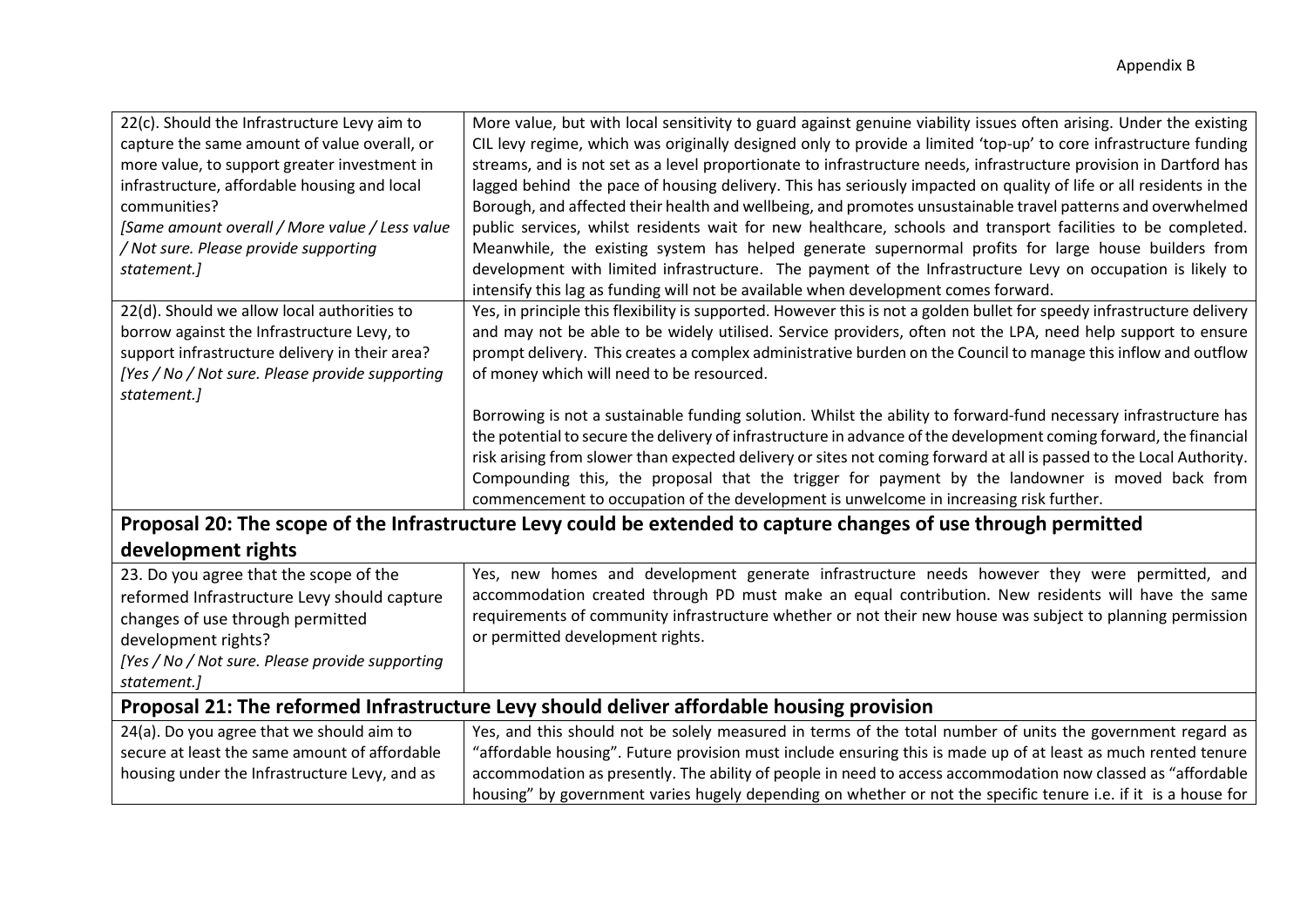| much on-site affordable provision, as at                                                                  | purchase on the open market with some discount on the asking price, through to genuinely affordable social         |
|-----------------------------------------------------------------------------------------------------------|--------------------------------------------------------------------------------------------------------------------|
| present?                                                                                                  | rented accommodation.                                                                                              |
| [Yes / No / Not sure. Please provide supporting                                                           |                                                                                                                    |
| statement.]                                                                                               | Whilst delivery issues are discussed there remains a lack of clarity about how affordable housing will be secured  |
|                                                                                                           | without S106, especially in a volatile market.                                                                     |
| 24(b). Should affordable housing be secured as                                                            | We prefer that current system is retained, with a % of affordable housing sought, in addition to a Levy. It seems  |
| in-kind payment towards the Infrastructure                                                                | to over-complicate the system and is likely to result in more delay to the housing sites being delivered as these  |
| Levy, or as a 'right to purchase' at discounted                                                           | issues are resolved.                                                                                               |
| rates for local authorities?                                                                              |                                                                                                                    |
| [Yes / No / Not sure. Please provide supporting                                                           |                                                                                                                    |
| statement.]                                                                                               |                                                                                                                    |
| 24(c). If an in-kind delivery approach is taken,                                                          | Were the in-kind delivery approach adopted, if the value secured through in-kind units is nominally greater than   |
| should we mitigate against local authority                                                                | the final levy liability, then the developer should have no right to reclaim as these are not actual overpayments. |
| overpayment risk?                                                                                         |                                                                                                                    |
| [Yes / No / Not sure. Please provide supporting                                                           |                                                                                                                    |
| statement.]                                                                                               |                                                                                                                    |
| 24(d). If an in-kind delivery approach is taken,                                                          | Yes                                                                                                                |
| are there additional steps that would need to                                                             |                                                                                                                    |
| be taken to support affordable housing quality?                                                           |                                                                                                                    |
| [Yes / No / Not sure. Please provide supporting                                                           |                                                                                                                    |
| statement.)                                                                                               |                                                                                                                    |
| Proposal 22: More freedom could be given to local authorities over how they spend the Infrastructure Levy |                                                                                                                    |
| 25. Should local authorities have fewer                                                                   | Yes in general this principle is supported but the link to addressing growth pressures should be maintained. There |
| restrictions over how they spend the                                                                      | should be clear but sufficiently flexible guidance, so that public and developers are given confidence that money  |
| Infrastructure Levy?                                                                                      | from developer levies is spent on infrastructure and affordable housing.                                           |
| [Yes / No / Not sure. Please provide supporting                                                           |                                                                                                                    |
| statement.]                                                                                               |                                                                                                                    |
| 25(a). If yes, should an affordable housing 'ring-                                                        | Yes this is supported in order to ensure local objectives and the Local Plan are delivered; subject to further     |
| fence' be developed?                                                                                      | consultation and trialling of this would work in practice.                                                         |
| [Yes / No / Not sure. Please provide supporting                                                           |                                                                                                                    |
| statement.]                                                                                               |                                                                                                                    |
| <b>EQUALITIES IMPACTS</b>                                                                                 |                                                                                                                    |